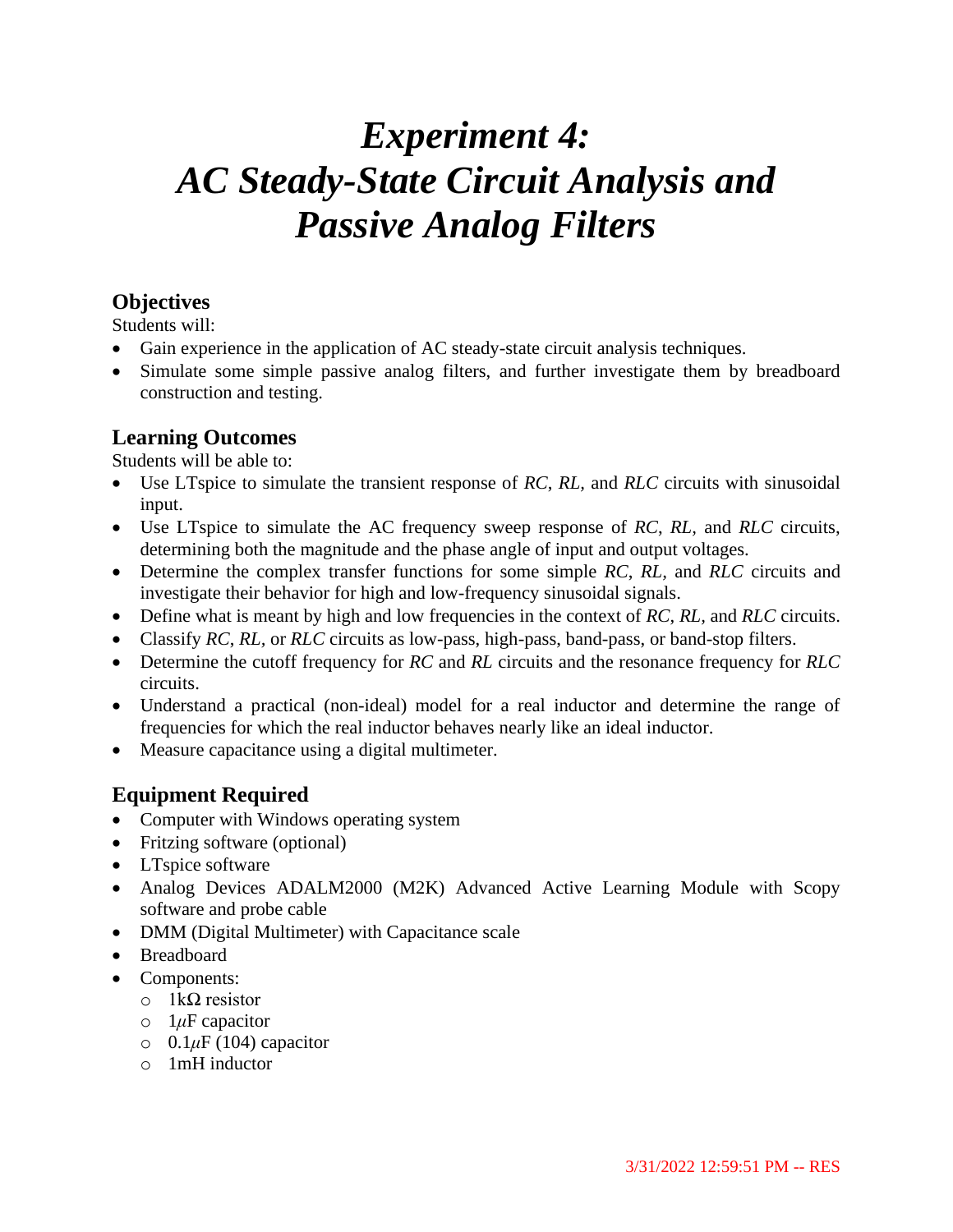#### **Prerequisites**

Before doing this experiment, students should be able to:

- Determine the voltage transfer function of a two-resistor voltage divider.
- Determine the real and imaginary parts of a complex number, write complex numbers in polar form, and locate a complex number in the complex plane.
- Determine the impedance of capacitors and inductors from their component values and the operating frequency of the applied power source.
- Determine the values of capacitors and inductors from the information printed on them.

# **Pre-Lab Exercises**

- Read through this document so you know what is expected.
- Several circuits will be physically built and investigated during this experiment. Prepare a *breadboard layout* diagram for each one using Fritzing, or use the attached breadboard template to draw them by hand. Include these in your report.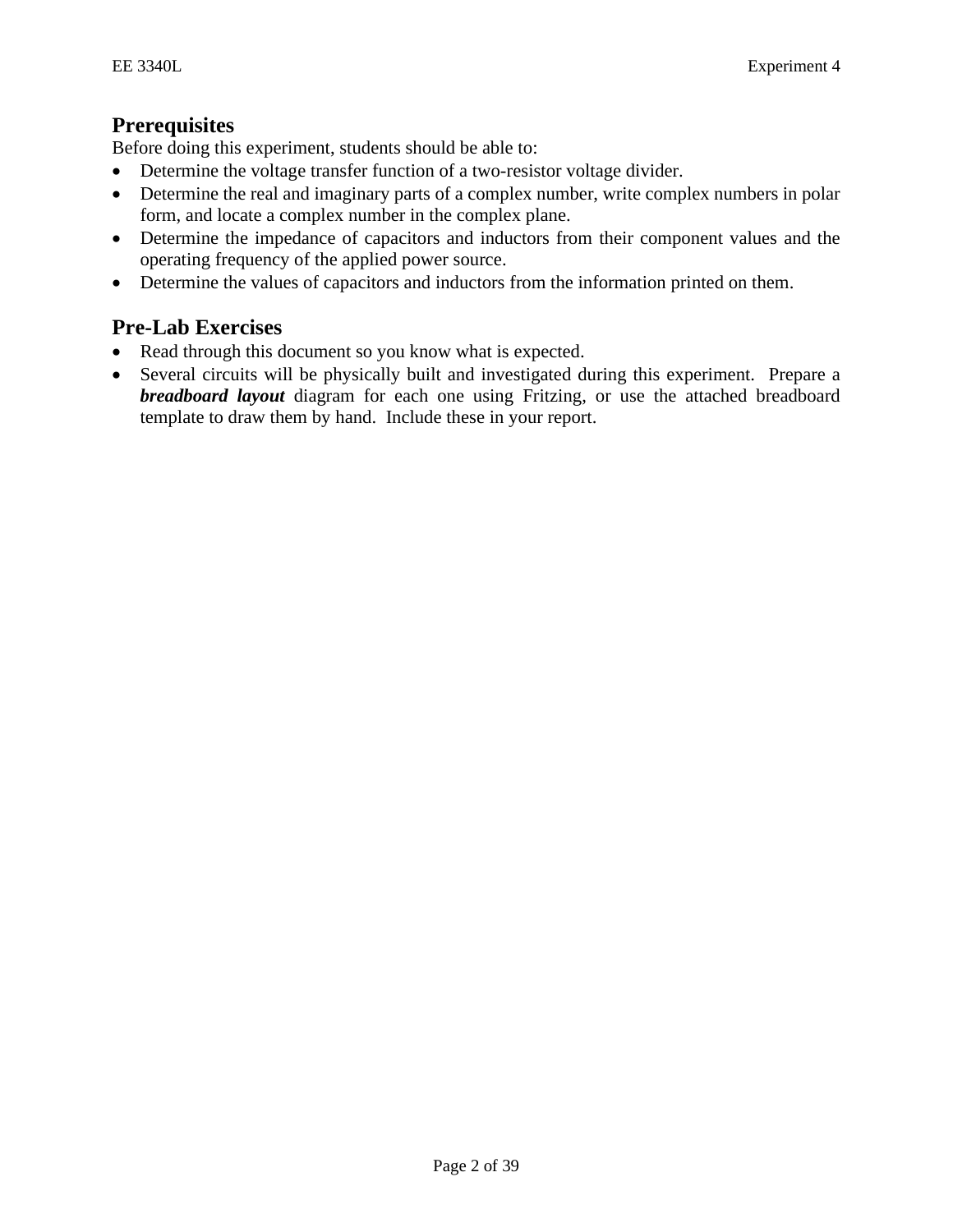# **Table of Contents**

| Introduction |                                                                                                                                                                                                                                                                                                                                                                                                                                                           |  |  |  |  |  |  |  |
|--------------|-----------------------------------------------------------------------------------------------------------------------------------------------------------------------------------------------------------------------------------------------------------------------------------------------------------------------------------------------------------------------------------------------------------------------------------------------------------|--|--|--|--|--|--|--|
|              | Part A: Series RC and RL Circuits<br>Background<br><b>Complex Numbers</b><br>Impedance<br><b>Experimental Procedure</b><br>Simulate a Series RC Circuit<br><b>Transient Analysis</b><br><b>Frequency Sweep Analysis</b><br>Simulate a Series RL Circuit<br><b>Transient Analysis</b><br><b>Frequency Sweep Analysis</b>                                                                                                                                   |  |  |  |  |  |  |  |
|              | Summary<br>Part B: RC and RL Circuit Transfer Functions and Filters<br>Background<br><b>Transfer Functions</b><br><b>Finding Transfer Functions</b><br>Filters<br>Using Transfer Functions to Determine Filter Behavior<br>Cutoff (or Corner) Frequency<br><b>Experimental Procedure</b><br>The Transfer Function Equation<br>The Transfer Function of an RC Circuit<br>The Transfer Function of an RL Circuit<br>Build and Test an RC Circuit<br>Summary |  |  |  |  |  |  |  |
|              | Part C: RLC Circuit Transfer Functions and Filters<br>Background<br><b>Phasors</b><br><b>RLC</b> Circuits<br>More Complex Filters<br><b>Modeling Electrical Components</b><br><b>Experimental Procedure</b><br>Simulate a Series RLC Circuit<br>Build and Test a Series RLC Circuit<br>Summary                                                                                                                                                            |  |  |  |  |  |  |  |
|              | Part D: Equivalent Impedance<br>Background<br><b>Combined Impedance of Parallel Components</b><br><b>Experimental Procedure</b><br>Simulate a Parallel RC Circuit<br>Summary                                                                                                                                                                                                                                                                              |  |  |  |  |  |  |  |
|              | What Should be in Your Report?                                                                                                                                                                                                                                                                                                                                                                                                                            |  |  |  |  |  |  |  |
|              | <b>Breadboard Template</b>                                                                                                                                                                                                                                                                                                                                                                                                                                |  |  |  |  |  |  |  |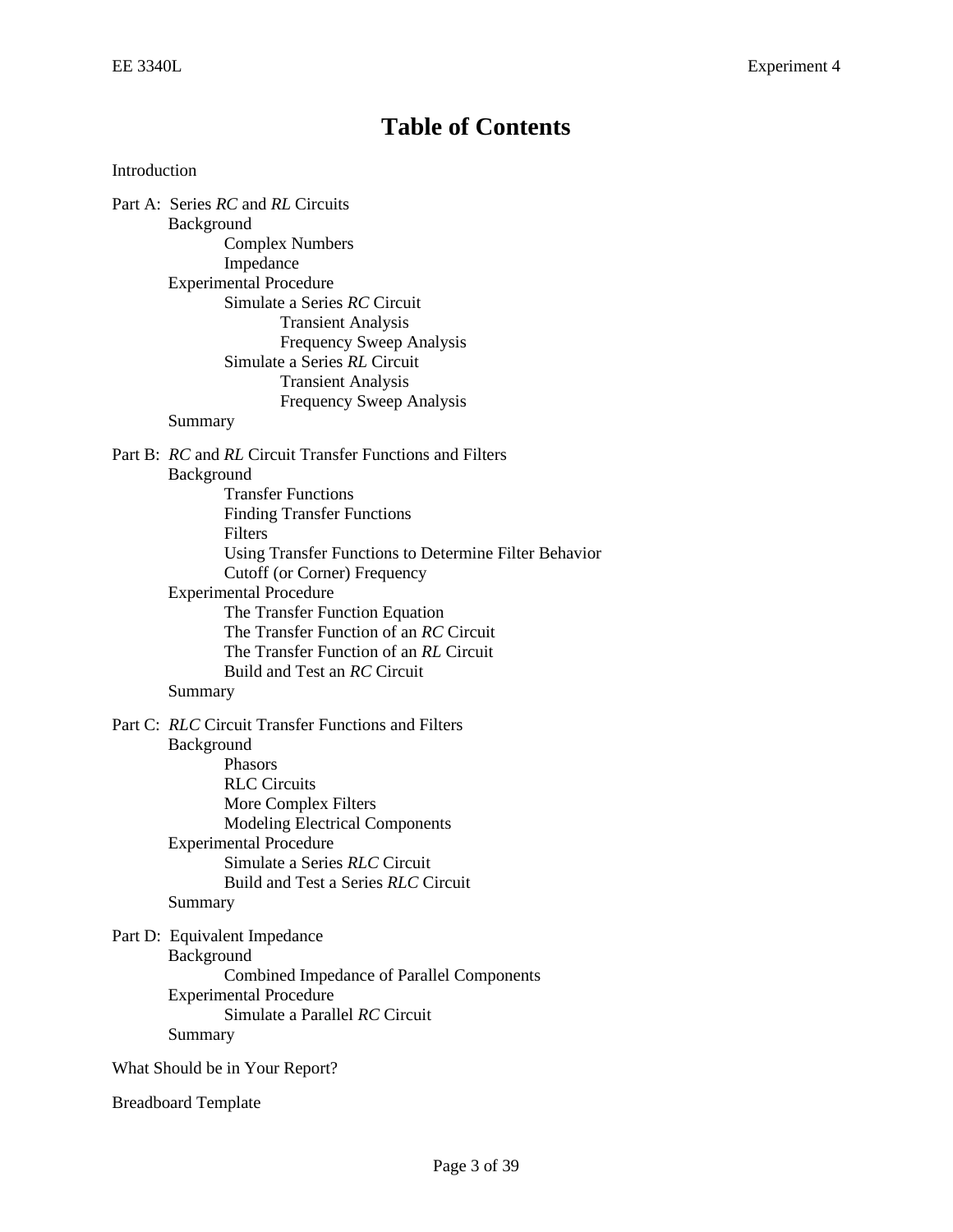#### **Introduction**

The key circuit concept to be investigated in this experiment is that of the voltage divider. Voltage dividers are encountered frequently in practice because almost all circuits involve some configuration with components connected in series.

Such a circuit is frequently used to provide a reference voltage for some measured characteristic and thereby control the operation of a physical system. For example, in a thermostat, a temperature sensor outputs a voltage proportional to temperature. This voltage is compared to a reference voltage that corresponds to the desired temperature in order to determine when a furnace or air conditioner should be turned off or on. The same principle is also used for lighting control based on dusk/dawn sensing systems, liquid-level control, and generally for control of anything that can be measured by a sensor that outputs a voltage.

analysis. For the configuration shown here:



Figure 1.

the relationship between the input and output voltages is given by:

$$
V_{out} = \frac{R_2}{R_1 + R_2} \cdot V_{in}
$$

Clearly, given a voltage source  $V_{in}$ , a reference (output) voltage at any level in the range  $0 \leq V_{out} \leq V_{in}$  can be produced by this circuit.

Connecting an oscilloscope or meter across resistance  $R_2$  to view or measure  $V_{out}$  will add the input resistance  $(R_L)$  of that instrument to the circuit in parallel with  $R_2$ . This consequence, shown in Figure 2, is referred to as "loading" the circuit.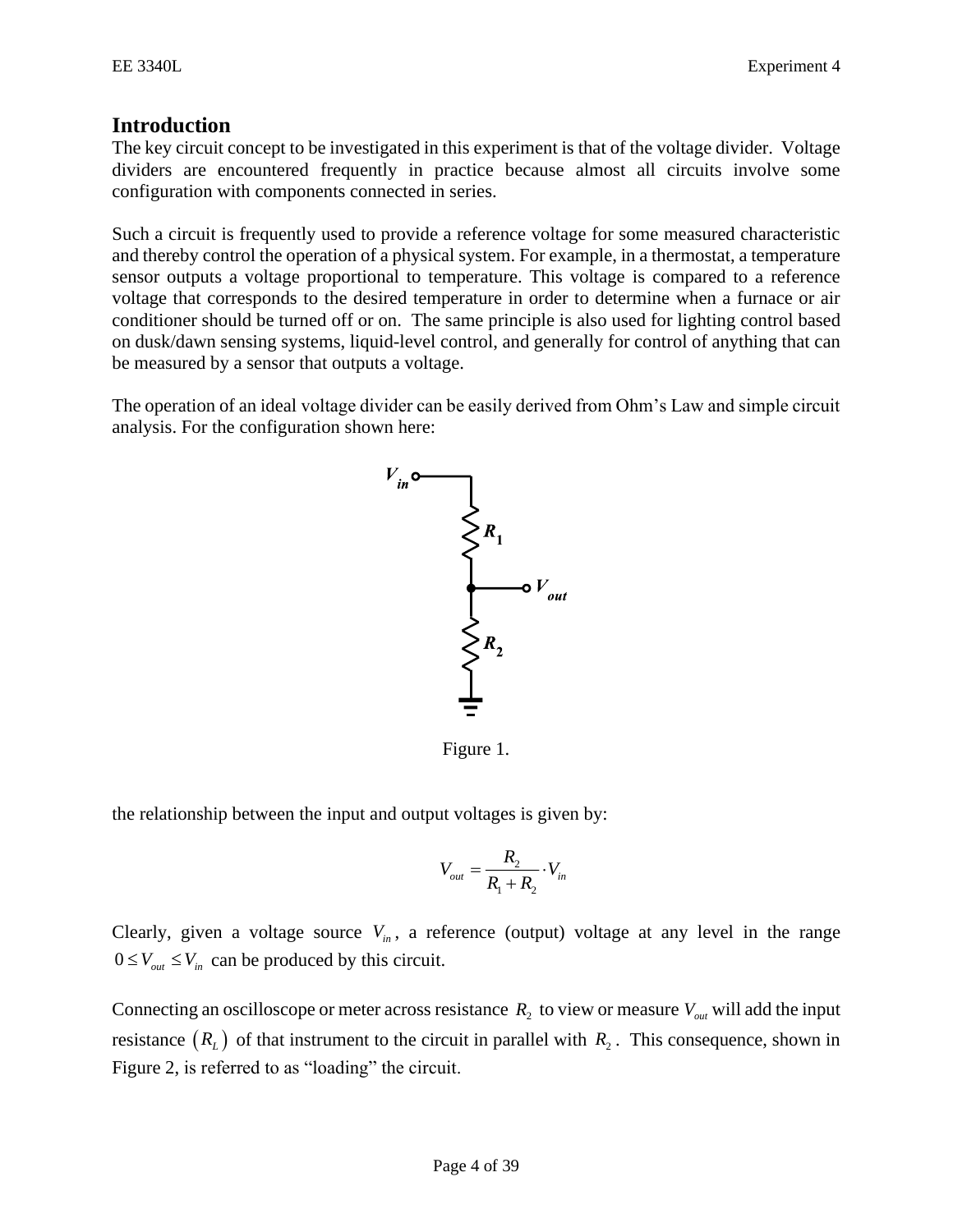

Loading has the effect of changing the output voltage as shown below:

$$
V_{out} = \frac{(R_2 \| R_L)}{R_1 + (R_2 \| R_L)} \cdot V_{in}
$$
  
= 
$$
\frac{\left(\frac{R_2 R_L}{R_2 + R_L}\right)}{R_1 + \left(\frac{R_2 R_L}{R_2 + R_L}\right)} \cdot V_{in}
$$
  
= 
$$
\frac{R_2 R_L}{R_1 (R_2 + R_L) + R_2 R_L} \cdot V_{in}
$$
  
= 
$$
\frac{R_2 R_L}{R_1 R_2 + (R_1 + R_2) R_L} \cdot V_{in}
$$

To minimize this effect, the additional (load) resistance must be much larger than  $R_1R_2/(R_1 + R_2)$ so that

$$
\lim_{R_L \to \infty} V_{out} \approx \frac{R_2 R_L}{\left(R_1 + R_2\right) R_L} \cdot V_{in} = \frac{R_2}{R_1 + R_2} \cdot V_{in}
$$

Thus, we conclude that a complete model of a practical voltage divider circuit should include the load resistance unless it has been proven to have a negligible effect. That resistance must be much larger than the original divider resistors in order to avoid any problems resulting from loading.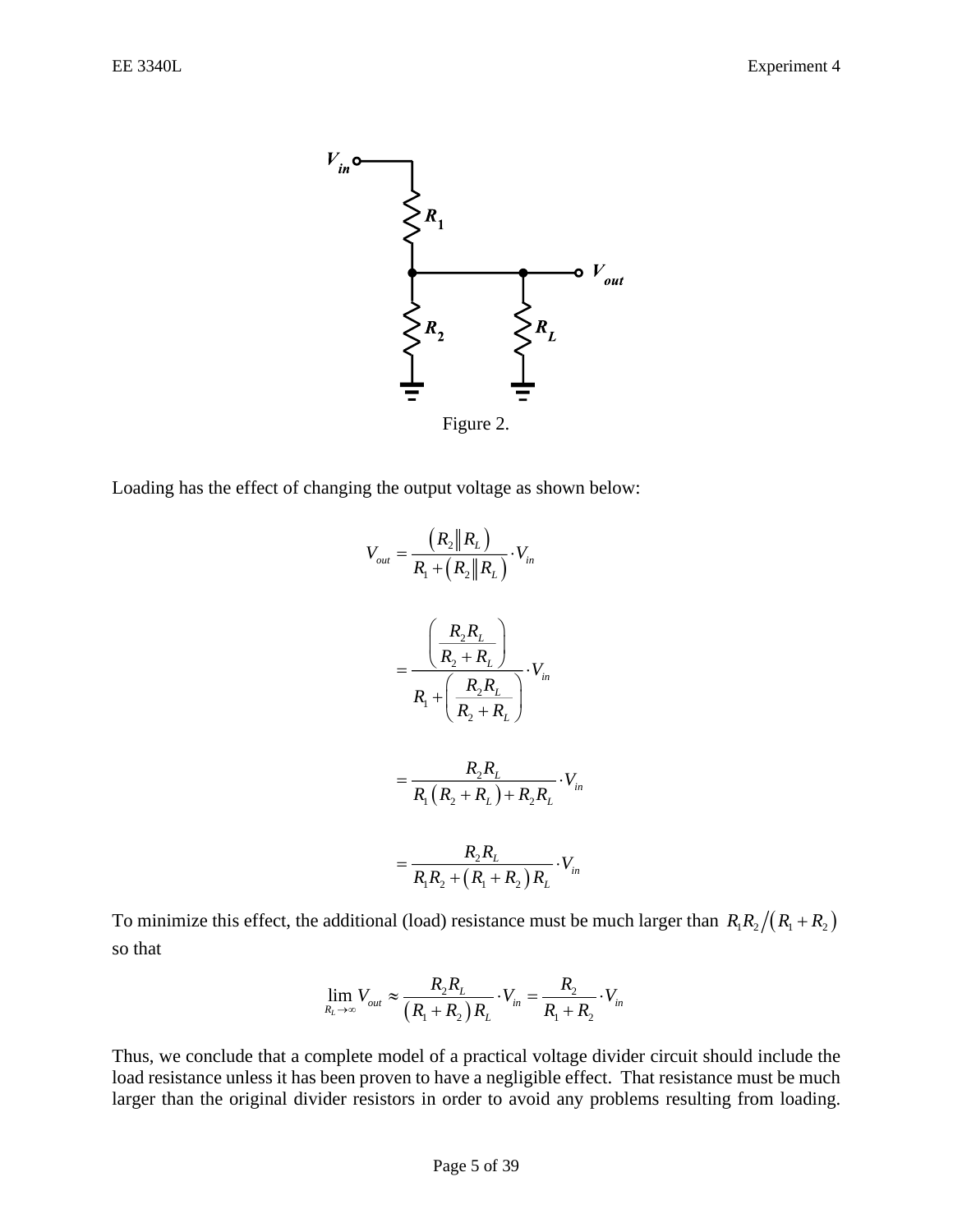And, the larger the load resistance, the closer the divider becomes to "ideal".

More generally, the same result applies to any circuit like Figure 3:



Figure 3.

When the input impedance of the connected device,  $Z_L$ , has a much larger magnitude than each of the impedances making up the voltage divider itself:

$$
V_{out} \approx \frac{Z_2}{Z_1 + Z_2} \cdot V_{in}
$$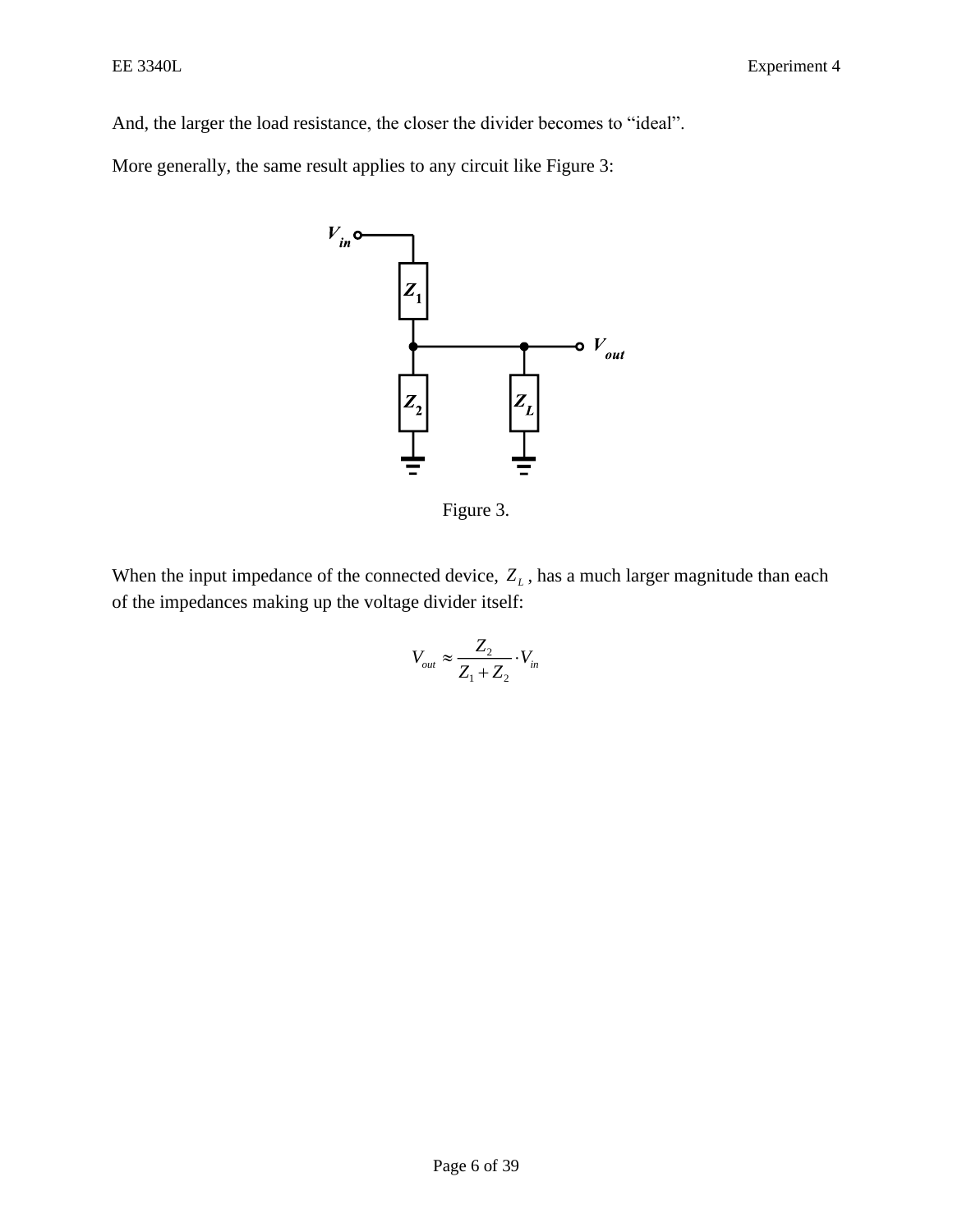# **Part A: Series** *RC* **and** *RL* **Circuits**

### **Background**

*Complex Numbers*: Complex numbers can be expressed in terms of their real and imaginary parts (*x* and *y*, respectively) as  $z = x + jy$  (called Cartesian or rectangular form), as  $z = A \angle \theta$  (polar form as shown in Figure A.1), or as  $z = Ae^{i\theta}$  (exponential form). The letter *j* (or *i* in mathematics) is used to represent  $\sqrt{-1}$ . The length (*A*) of the line segment between the origin and point *z*, and the angle  $(\theta)$  between this segment and the positive real axis, form the complex number:  $z = A\cos\theta + jA\sin\theta$  where  $A = \sqrt{x^2 + y^2}$  and  $\theta = \tan^{-1}\left(\frac{y}{x}\right)$ *x*  $\theta = \tan^{-1}\left(\frac{y}{x}\right).$ 



Figure A.1.

*Impedance*: Each basic circuit component (*R*, *L* or *C*) has an impedance that may affect the response of the circuit in two ways, i.e., it may change the magnitude (amplitude) and/or the phase angle (the relative position along the time axis) of the voltages and currents. Because of the mathematical similarities between the way sinusoids and complex numbers behave, we can conveniently use complex numbers to represent these relationships in circuits with sinusoidal signals. A resistor tends to affect only the amplitude because its impedance is purely real. Capacitors and inductors, on the other hand, may influence both amplitude and phase angle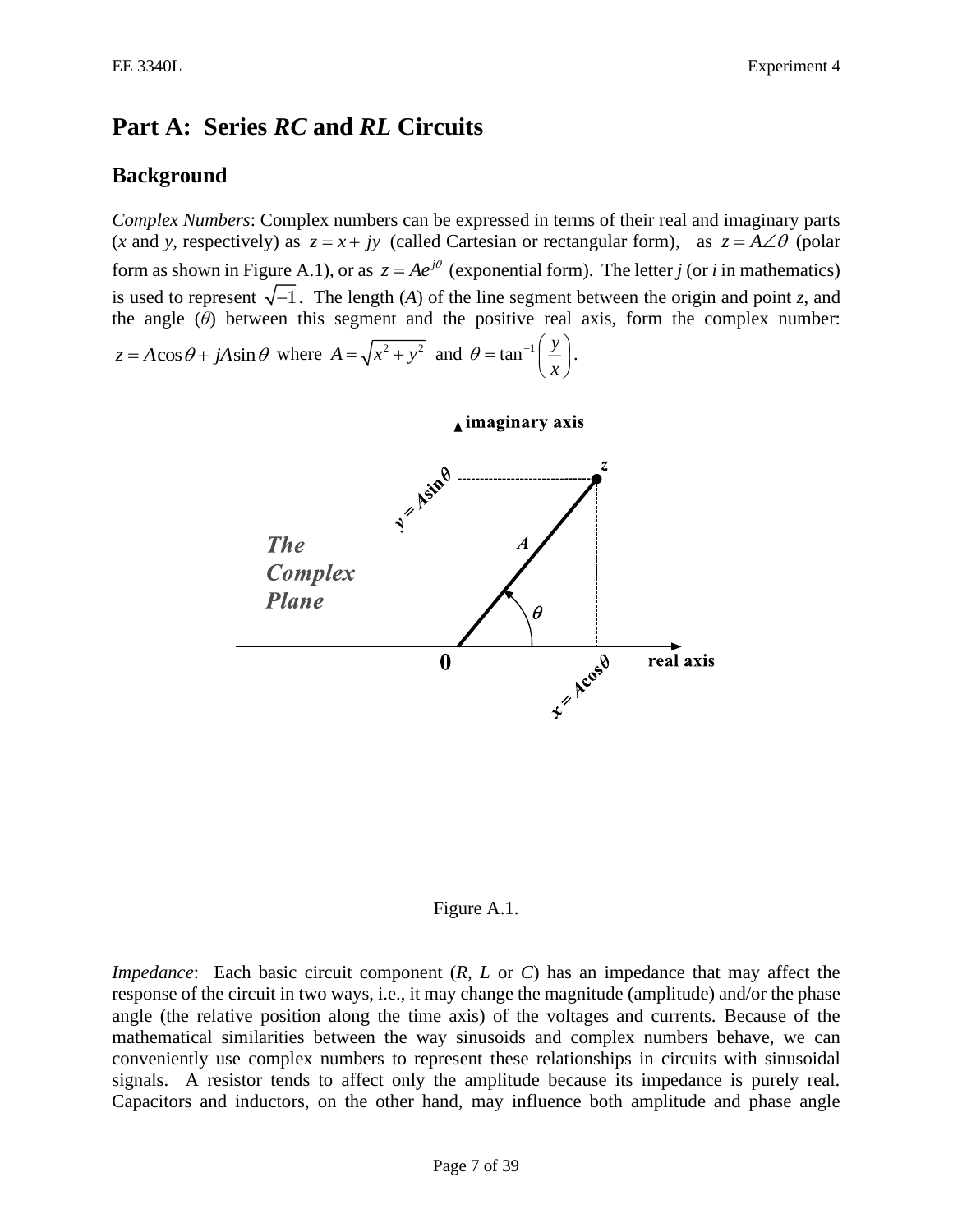because of their imaginary impedance.

We represent impedance by the letter *Z*, where:

(a) for a resistor:  $Z_R = R$  is *real*, (b) for an inductor:  $Z_L = j\omega L$  or  $\omega L \angle +90^\circ$  is *positive imaginary*, and (c) for a capacitor:  $Z_c = \frac{1}{\cdot \cdot \cdot} = -j\left(\frac{1}{\cdot \cdot \cdot}\right)$  or  $\frac{1}{\cdot \cdot \cdot} \cdot \cdot \cdot = -90$ *j* $\omega$ **C**  $\rightarrow$   $\left(\omega C\right)$   $\omega$ **C**  $=\frac{1}{j\omega C}=-j\left(\frac{1}{\omega C}\right)$  or  $\frac{1}{\omega C}\angle-90^{\circ}$  is negative imaginary.

Recall that  $\omega$  is called angular frequency and is equal to  $2\pi f$ .

#### **Experimental Procedure**

#### **Simulate a Series** *RC* **Circuit**

*Transient Analysis*: In this section, we will use LTspice to perform a transient analysis of the *RC* circuit shown in Figure A.2.



• Create the LTspice schematic diagram shown in Figure A.3.



Figure A.3.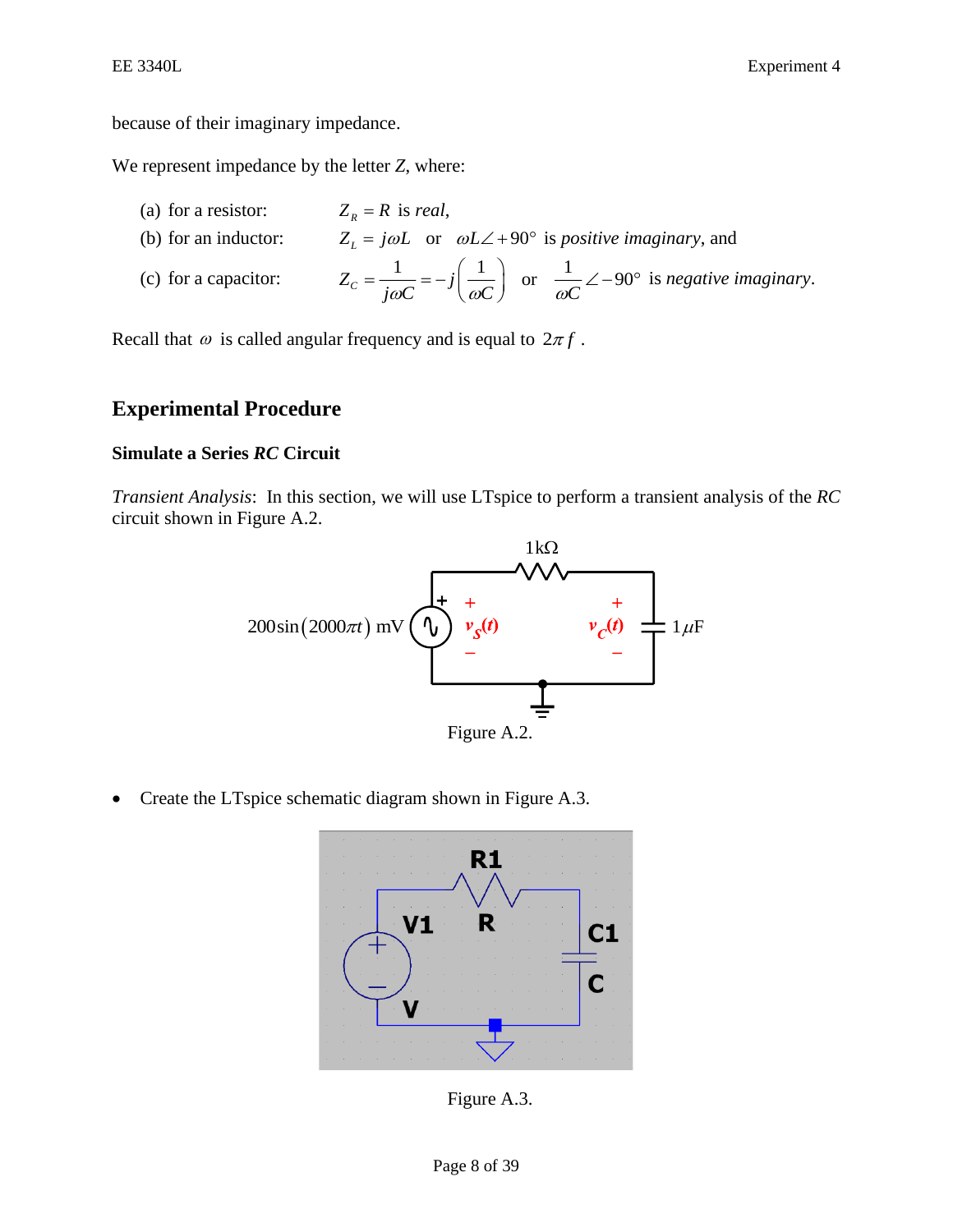• Right-click on the resistor symbol, set its value to  $1k\Omega$  (just the "1k" part), and click "OK".



Figure A.4.

• Right-click on the capacitor symbol, set its value to  $1\mu$ F (just the "1u" part), and click "OK".

| Capacitor - C1                         |                                         |              |  |  |  |  |  |  |  |
|----------------------------------------|-----------------------------------------|--------------|--|--|--|--|--|--|--|
| Manufacturer:<br>Part Number:<br>Type: |                                         | OΚ<br>Cancel |  |  |  |  |  |  |  |
| Select Capacitor                       |                                         |              |  |  |  |  |  |  |  |
| Capacitor Properties                   | Capacitance[F]:                         | 1u           |  |  |  |  |  |  |  |
|                                        | Voltage Rating[V]:                      |              |  |  |  |  |  |  |  |
|                                        | RMS Current Rating[A]:                  |              |  |  |  |  |  |  |  |
|                                        | Equiv. Series Resistance[ $\Omega$ ]:   |              |  |  |  |  |  |  |  |
|                                        | Equiv. Series Inductance[H]:            |              |  |  |  |  |  |  |  |
|                                        | Equiv. Parallel Resistance[ $\Omega$ ]: |              |  |  |  |  |  |  |  |
|                                        | Equiv. Parallel Capacitance[F]:         |              |  |  |  |  |  |  |  |

Figure A.5.

• Ctrl-right-click on the capacitor symbol to open the Component Attribute Editor. In the "SpiceLine2" row, double-click and then type "IC=0" in the Value column, then double-click in the Vis. Column to make it show an "X" in order to make that attribute visible on the schematic. Then click "OK":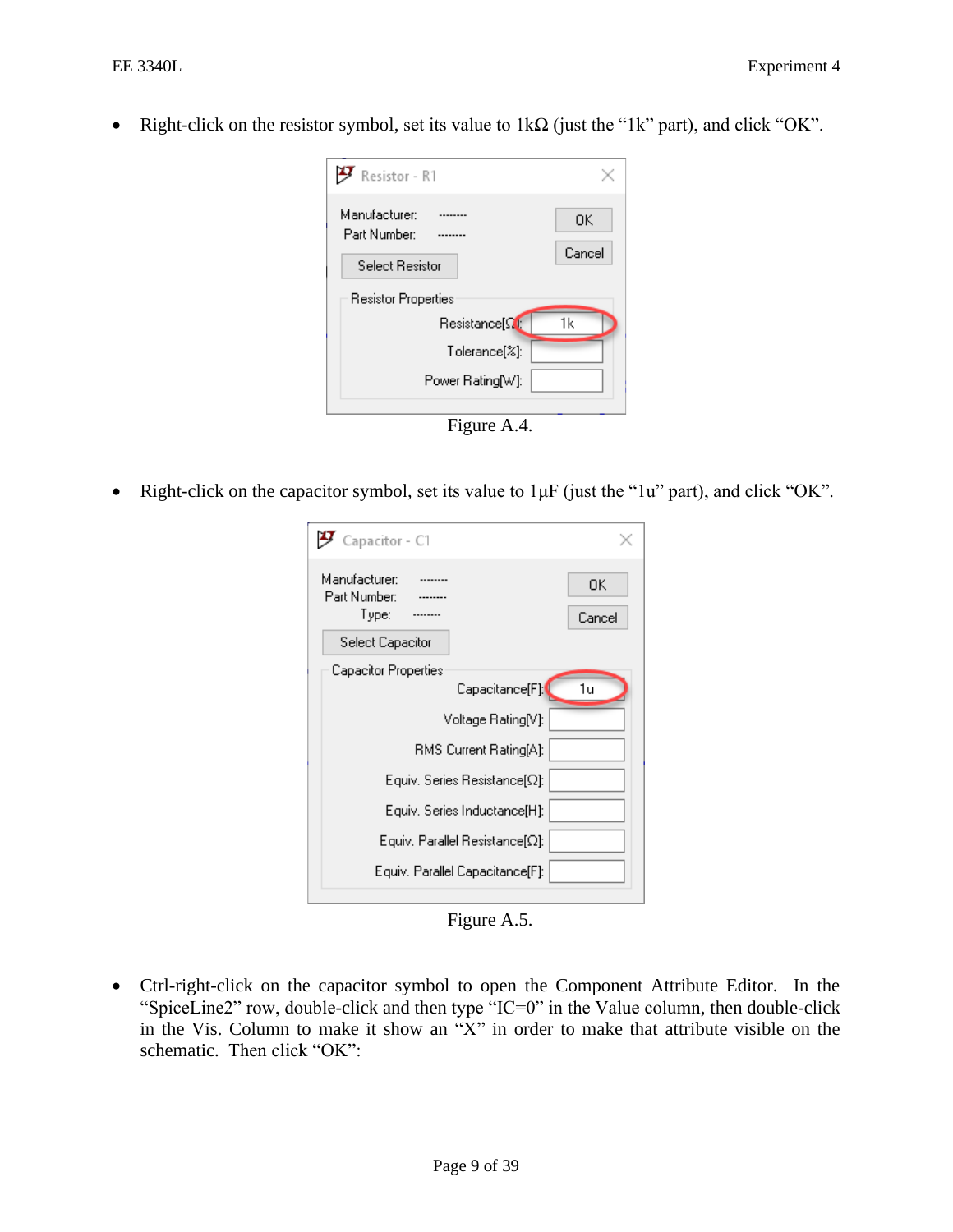| $\boldsymbol{\mathcal{F}}$ Component Attribute Editor |                                                         |      | ×.  |
|-------------------------------------------------------|---------------------------------------------------------|------|-----|
| Open Symbol:                                          | C:\Users\stufeuge\Documents\LTspiceXVII\lib\sym\cap.asy |      |     |
|                                                       |                                                         |      |     |
|                                                       |                                                         |      |     |
| Attribute                                             | Value                                                   | Vis. | ٨   |
| InstName                                              | C1                                                      | ×    |     |
| SpiceModel                                            |                                                         |      |     |
| Value                                                 | $1\mu$                                                  | ×    |     |
| Value <sub>2</sub>                                    |                                                         |      |     |
| SpiceLine                                             |                                                         |      |     |
| SpiceLine2                                            | $IC=0$                                                  | X    |     |
|                                                       |                                                         |      |     |
|                                                       |                                                         |      |     |
|                                                       | Cancel<br>0K                                            |      |     |
|                                                       |                                                         |      | пĒ. |

Figure A.6.

• Right-click on the voltage source symbol to open this pop-up menu:

| Voltage Source - V1                            |                          |
|------------------------------------------------|--------------------------|
| DC value[V]:<br>Series Resistance[ $\Omega$ ]: | 0K<br>Cancel<br>Advanced |
| ÷-<br>$\overline{\phantom{a}}$                 |                          |



• Click on "Advanced" to open another pop-up menu to select the built-in SPICE transient SINE function, and enter the parameters necessary to describe the source you want: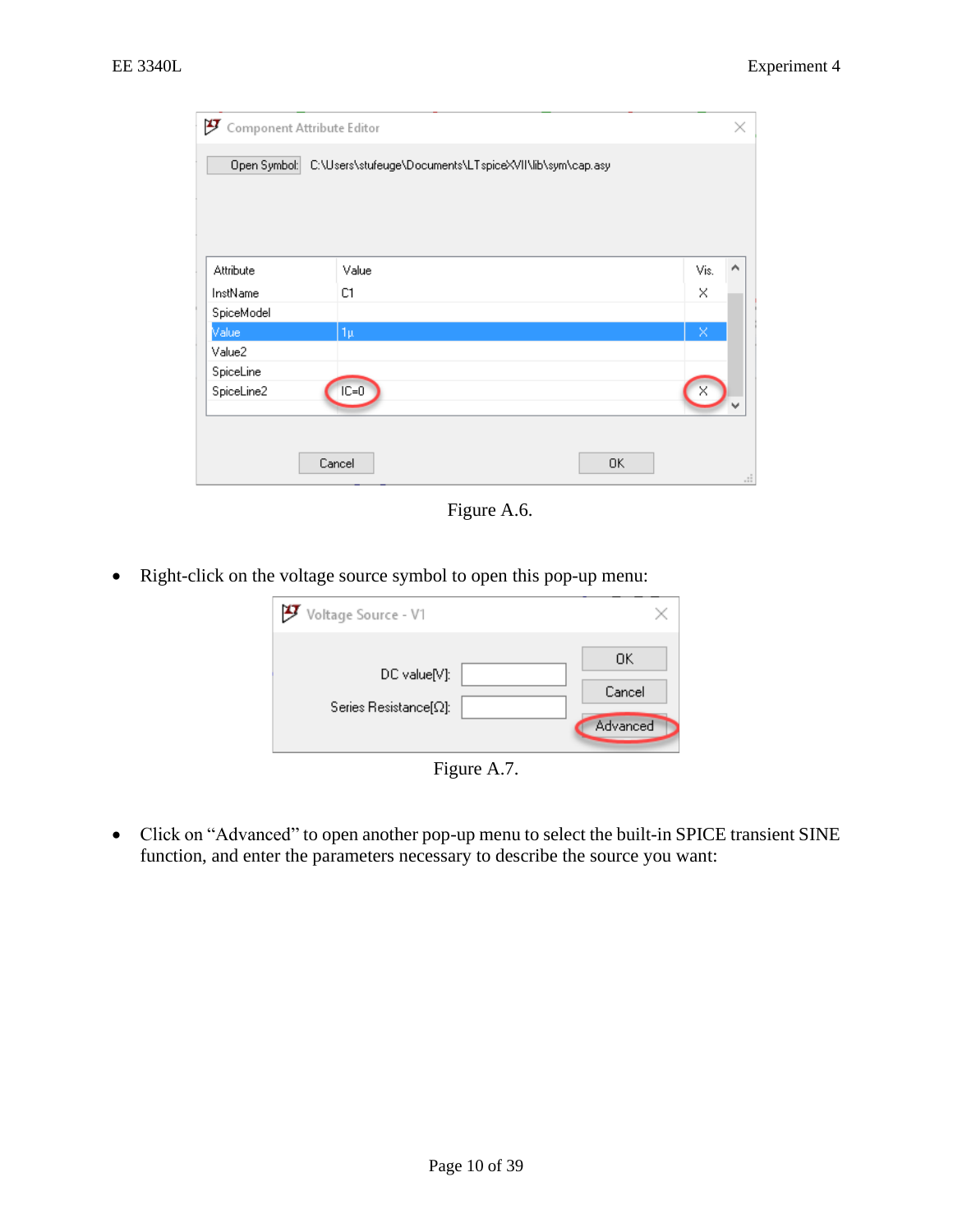| Independent Voltage Source - V1<br>IJ                                                                                                                                                                                                                      | $\times$                                                                                                                                                                                      |
|------------------------------------------------------------------------------------------------------------------------------------------------------------------------------------------------------------------------------------------------------------|-----------------------------------------------------------------------------------------------------------------------------------------------------------------------------------------------|
| Functions<br>$\bigcirc$ (none)<br>PULSE(V1 V2 Tdelay Trise Tfall Ton Period Noyoles<br>SINE (Voffset Vamp Freq Td Theta Phi Neycles)<br>EXP(V1 V2 Td1 Tau1 Td2 Tau2)<br>◯ SFFM(Voff Vamp Fcar MDI Fsiq)<br>2 PWL(t1 v1 t2 v2)<br>PWL FILE:<br><b>rowse</b> | DC Value<br>DC value:<br>Make this information visible on schematic: V<br>Small signal AC analysis(.AC)<br>AC Amplitude:<br>AC Phase:<br>Make this information visible on schematic: $\nabla$ |
| DC offset[V]:<br>0<br>Amplitude[V]:<br>200 <sub>m</sub><br>Freq[Hz]:<br>1000<br>T delay[s]:<br>0<br>Theta[1/s]:<br>Phi[deg]:<br>Neyeles:                                                                                                                   | Parasitic Properties<br>Series Resistance[ $\Omega$ ]:<br>Parallel Capacitance[F]:<br>Make this information visible on schematic: V                                                           |
| Additional PWL Points<br>Make this information visible on schematic: V                                                                                                                                                                                     | <b>DK</b><br>Cancel                                                                                                                                                                           |

Figure A.8.

• Click "OK". Your schematic display should now look similar to this:



Figure A.9.

• On the upper right-hand side of the screen, in the toolbar, click on ".op" to open another popup box where you can enter the SPICE directive(s) necessary to accomplish the simulation. In this case we want to do a transient simulation. In the white box, type the ".TRAN" directive with parameters to run a transient analysis for 4 ms with a maximum step size of 4 *μ*s. Include the "UIC" option to force LTspice to use the specified initial voltage for the capacitor. (The initial capacitor voltage was set to 0 as a part of the capacitor description above, in Figure A.6.)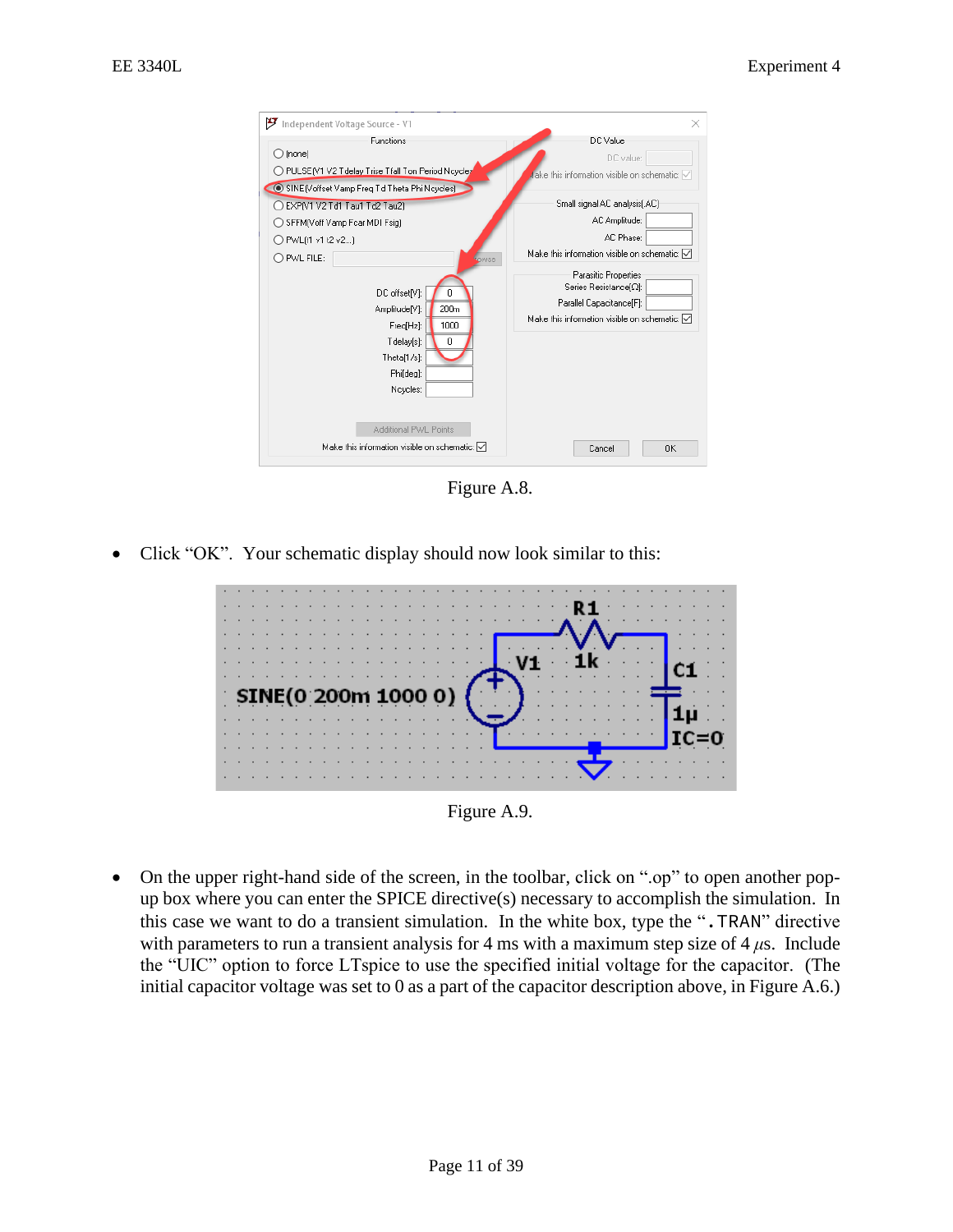| Edit Text on the Schematic:                              |                                              |                                           |              |
|----------------------------------------------------------|----------------------------------------------|-------------------------------------------|--------------|
| How to netlist this text<br>○ Comment<br>SPICE directive | <b>astification</b><br>Left<br>™<br>Jan Text | Font Size<br>1.5(default)<br>$\checkmark$ | 0K<br>Cancel |
| TRAN 0 4m 0 4u UIC                                       |                                              |                                           | ۸            |
| Type Ctrl-M to start a new line.                         |                                              |                                           |              |

Figure A.10.

• Click "OK". Your schematic display should now be similar to the following:

|  |  |  |  |  |  |  | the companion of the companion of the companion of the |  |                                                                         |                                                                                                                                                                                                                               | $\alpha$ , $\alpha$ , $\alpha$ , $\alpha$ , $\alpha$ |  |  |  |  | MARTIN HOLD BELLEVILLE<br>ENDER HOLD DE LA V1 HE LE C1 HE                                       |  |  |
|--|--|--|--|--|--|--|--------------------------------------------------------|--|-------------------------------------------------------------------------|-------------------------------------------------------------------------------------------------------------------------------------------------------------------------------------------------------------------------------|------------------------------------------------------|--|--|--|--|-------------------------------------------------------------------------------------------------|--|--|
|  |  |  |  |  |  |  |                                                        |  |                                                                         |                                                                                                                                                                                                                               |                                                      |  |  |  |  | SINE(0 200m 1000 0) $\begin{pmatrix} + & - & - \\ - & - & - \end{pmatrix}$<br>3000 <b>市</b> 300 |  |  |
|  |  |  |  |  |  |  |                                                        |  | المواصل والمتعاون والمتعاون والمتعاونة والمتعاونة والمتعاونة والمتعاونة | and the second contract of the second contract of the second contract of the second contract of the second contract of the second contract of the second contract of the second contract of the second contract of the second |                                                      |  |  |  |  |                                                                                                 |  |  |
|  |  |  |  |  |  |  |                                                        |  |                                                                         | n na matamatan ing San                                                                                                                                                                                                        |                                                      |  |  |  |  |                                                                                                 |  |  |
|  |  |  |  |  |  |  |                                                        |  |                                                                         | the company of the company                                                                                                                                                                                                    |                                                      |  |  |  |  |                                                                                                 |  |  |
|  |  |  |  |  |  |  | the contract of the contract of                        |  |                                                                         |                                                                                                                                                                                                                               |                                                      |  |  |  |  | TRAN 0 4m 0 4u UIC                                                                              |  |  |

Figure A.11.

• Run the simulation (Click on  $\begin{bmatrix} 1 \\ 1 \end{bmatrix}$  in the toolbar at the top of the screen.) and then plot  $v_s(t)$ and  $v_c(t)$  together in the plot window. You should see two sinusoids similar to this: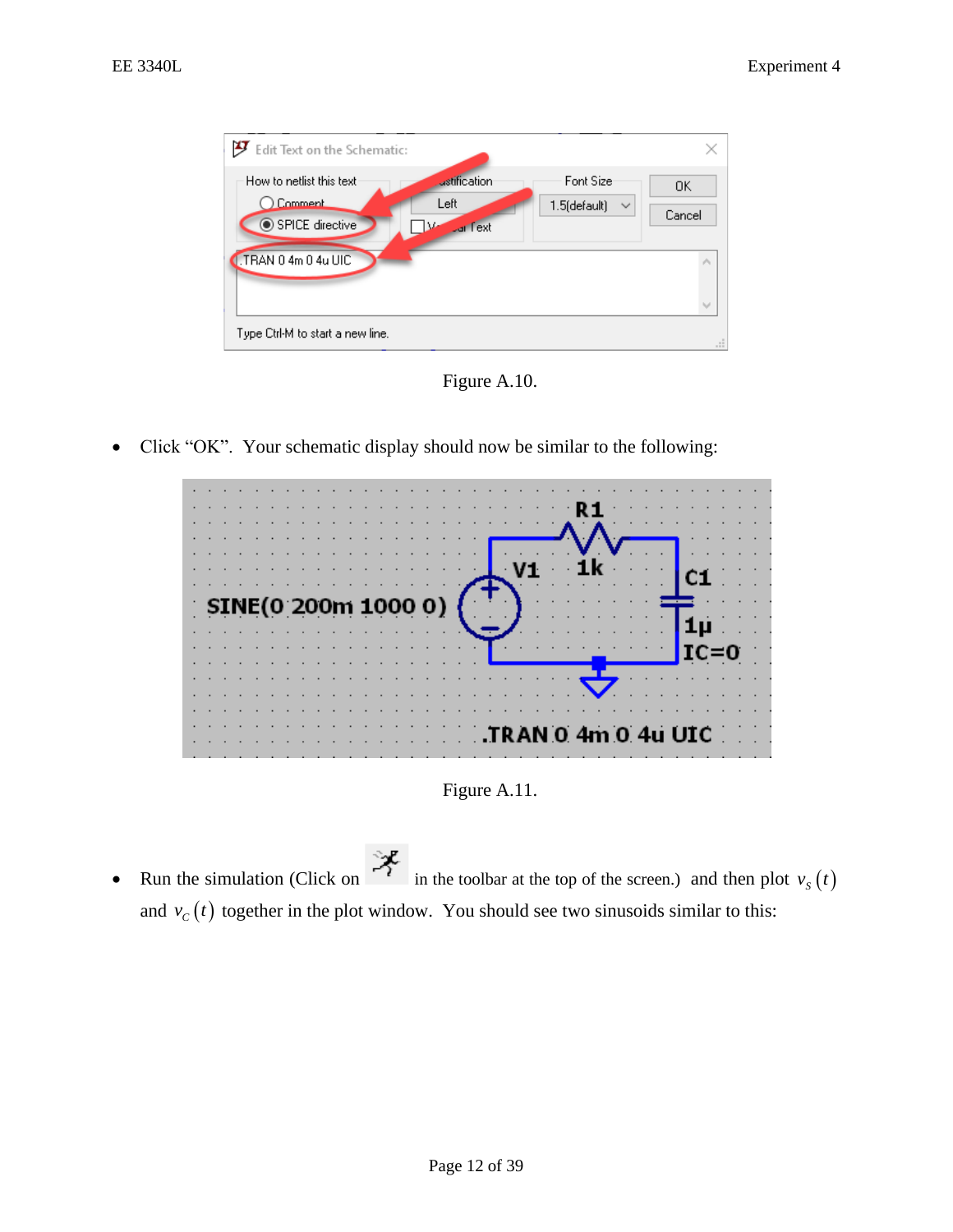

Figure A.12.

Note that the circuit has affected both the amplitude and the phase of the output. How close is the phase shift to  $-90^{\circ}$ ? (Note that the capacitor voltage is settling into the steady state throughout the duration of this simulation. Hence, you should *use one of the later cycles to answer this question – See the hint discussion below.*) Copy your schematic diagram and this plot and include them in your report.

*Hint/Suggestion*: The impedance expressions above for *R*, *L* and *C* apply only to the AC steady-state. That is, they will describe the behavior of the voltages and currents only after the circuit has gone through its initial transients and settled into the state it will remain in forever after (its sinusoidal steady-state). Thus, when we are using transient analysis to help understand steady-state, we must ignore at least the first few cycles of the resulting sinusoids and focus on the later part of the simulation. At times the signal may not reach its steadystate in the number of cycles you are displaying. To be sure you have reached the steadystate, you could set up your simulation so that it delays showing the output until 10 ms and runs to 14 ms, or even delay showing results until 100 ms and run to 104 ms. Either of these would yield a 4-ms-long display of the resulting waveforms, and the longer the simulation the nearer the result will be to the steady-state. Because the circuits we analyze in this course are usually fairly small, the extra computer time required to run the simulation to 104 ms is not excessive.

• Try starting at 10 ms and see how things look.

.TRAN 0 14m 10m 4u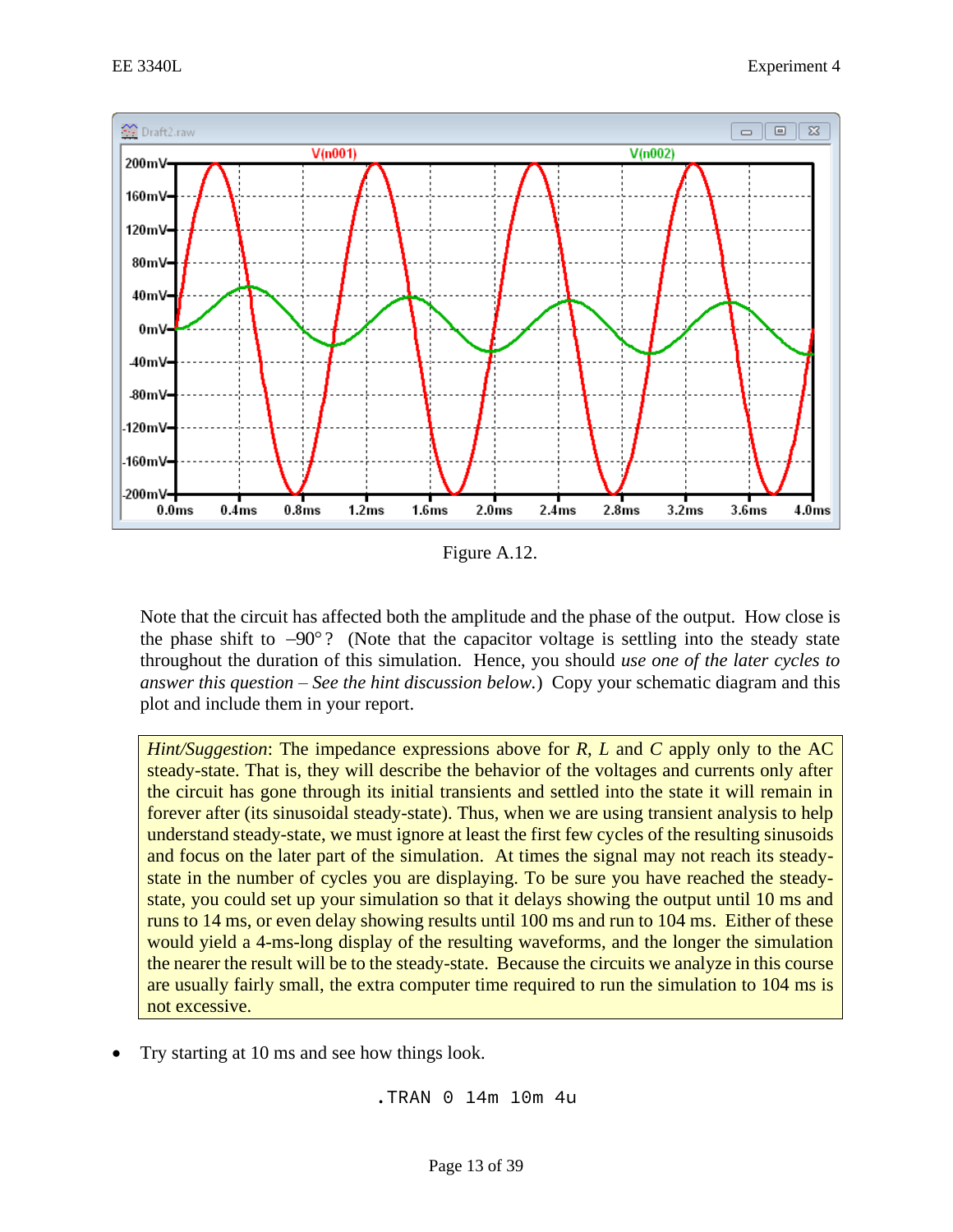

Figure A.13.

*Frequency Sweep Analysis*: LTspice has another type of analysis, called an AC sweep, that lets you look at the behavior of a circuit over a whole range of frequencies. We know that the impedance of the capacitor depends on *ω*, the frequency of the input signal. Should the behavior of the circuit change at different frequencies? Let's set up an AC sweep and find out.

• Edit your simulation by clicking on "Edit Simulation Cmd" from the "Simulate" menu:



Figure A.14.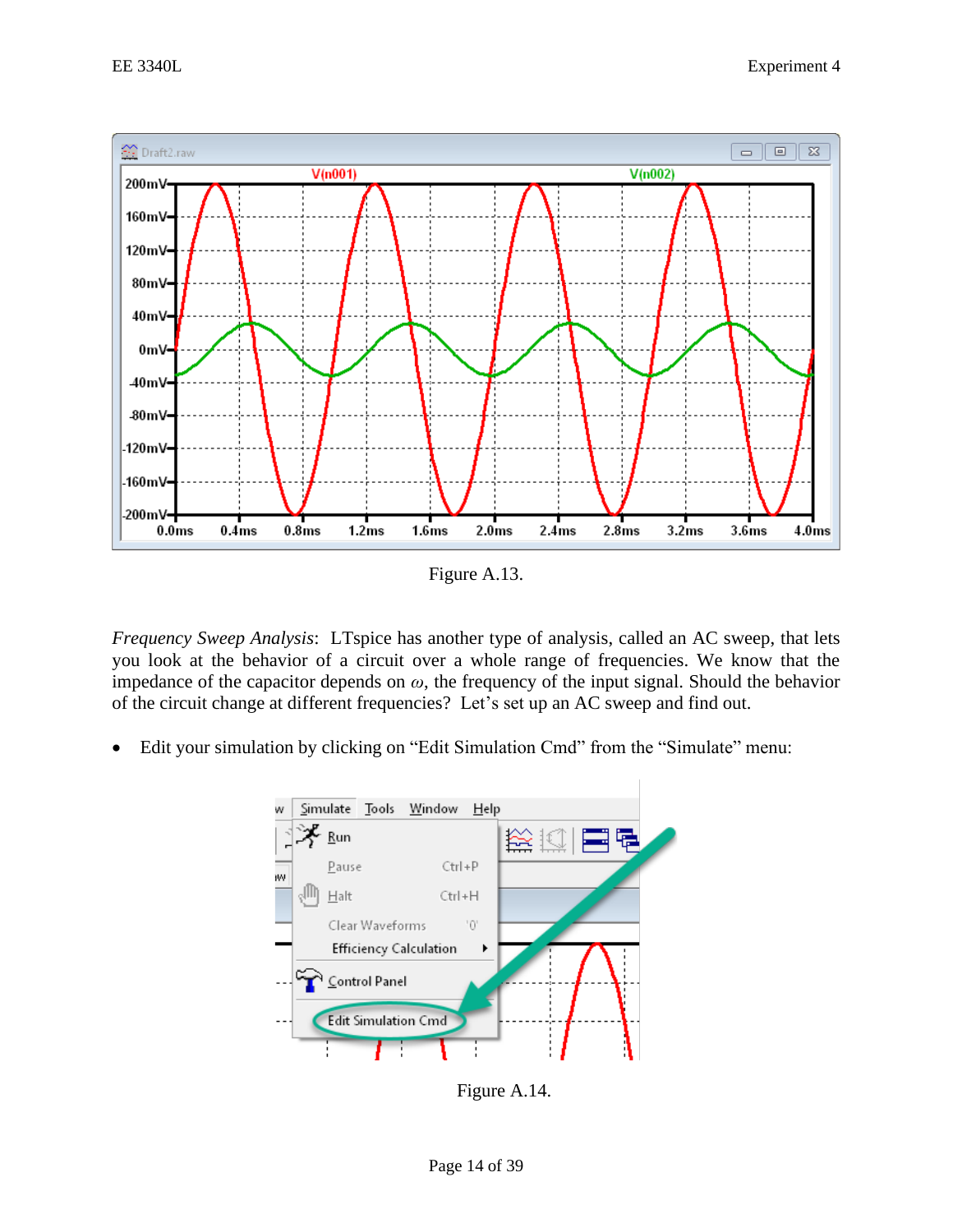• Choose the "AC Analysis" tab from the new pop-up selection box:

| $\mathcal F$ Edit Simulation Command                                                                     |                       |  |  |  |  |  |  |  |
|----------------------------------------------------------------------------------------------------------|-----------------------|--|--|--|--|--|--|--|
| Transient AC Analysis DC sweep Noise                                                                     | DC Transfer DC op pnt |  |  |  |  |  |  |  |
| Compute the small signal AC behavior of the circuit linearized about its DC operating<br>point.          |                       |  |  |  |  |  |  |  |
| Type of sweep:                                                                                           |                       |  |  |  |  |  |  |  |
| Number of points:                                                                                        | 0                     |  |  |  |  |  |  |  |
| Start frequency:                                                                                         | 14 <sub>m</sub>       |  |  |  |  |  |  |  |
| Stop frequency:                                                                                          | 10 <sub>m</sub>       |  |  |  |  |  |  |  |
| Syntax: .ac <oct, dec,="" lin=""> <npoints> <startfreq> <endfreq></endfreq></startfreq></npoints></oct,> |                       |  |  |  |  |  |  |  |
| .ac 0 14m 10m 4u                                                                                         |                       |  |  |  |  |  |  |  |
| Cancel                                                                                                   | 0K                    |  |  |  |  |  |  |  |

Figure A.15.

• Choose a logarithmic (Decade) sweep type with a start frequency of 1 Hz, an ending frequency of 1 MHz, and 100 points per decade. (This will give you plenty of points and the plot will be nice and smooth.)

|           | $\boldsymbol{\mathcal{F}}$ Edit Simulation Command                                                       |                              |                  |             |           |  |  |  |  |  |
|-----------|----------------------------------------------------------------------------------------------------------|------------------------------|------------------|-------------|-----------|--|--|--|--|--|
| Transient | AC Analysis                                                                                              | DC sweep                     | Noise            | DC Transfer | DC op pnt |  |  |  |  |  |
|           | Compute the small signal AC behavior of the circuit linearized about its DC operating<br>point.          |                              |                  |             |           |  |  |  |  |  |
|           |                                                                                                          |                              | Type of sweep:   | Decade      |           |  |  |  |  |  |
|           |                                                                                                          | Number of points per decade: |                  | 100         |           |  |  |  |  |  |
|           |                                                                                                          |                              | Start frequency: | 1           |           |  |  |  |  |  |
|           |                                                                                                          |                              | Stop frequency:  | 1Meg        |           |  |  |  |  |  |
|           |                                                                                                          |                              |                  |             |           |  |  |  |  |  |
|           | Syntax: .ac <oct, dec,="" lin=""> <npoints> <startfreq> <endfreq></endfreq></startfreq></npoints></oct,> |                              |                  |             |           |  |  |  |  |  |
|           | .ac dec 100 1 1Meg                                                                                       |                              |                  |             |           |  |  |  |  |  |
|           | Cancel                                                                                                   |                              |                  | 0K          |           |  |  |  |  |  |

Figure A.16.

• Place the additional LTspice directive at a convenient location in the schematic window.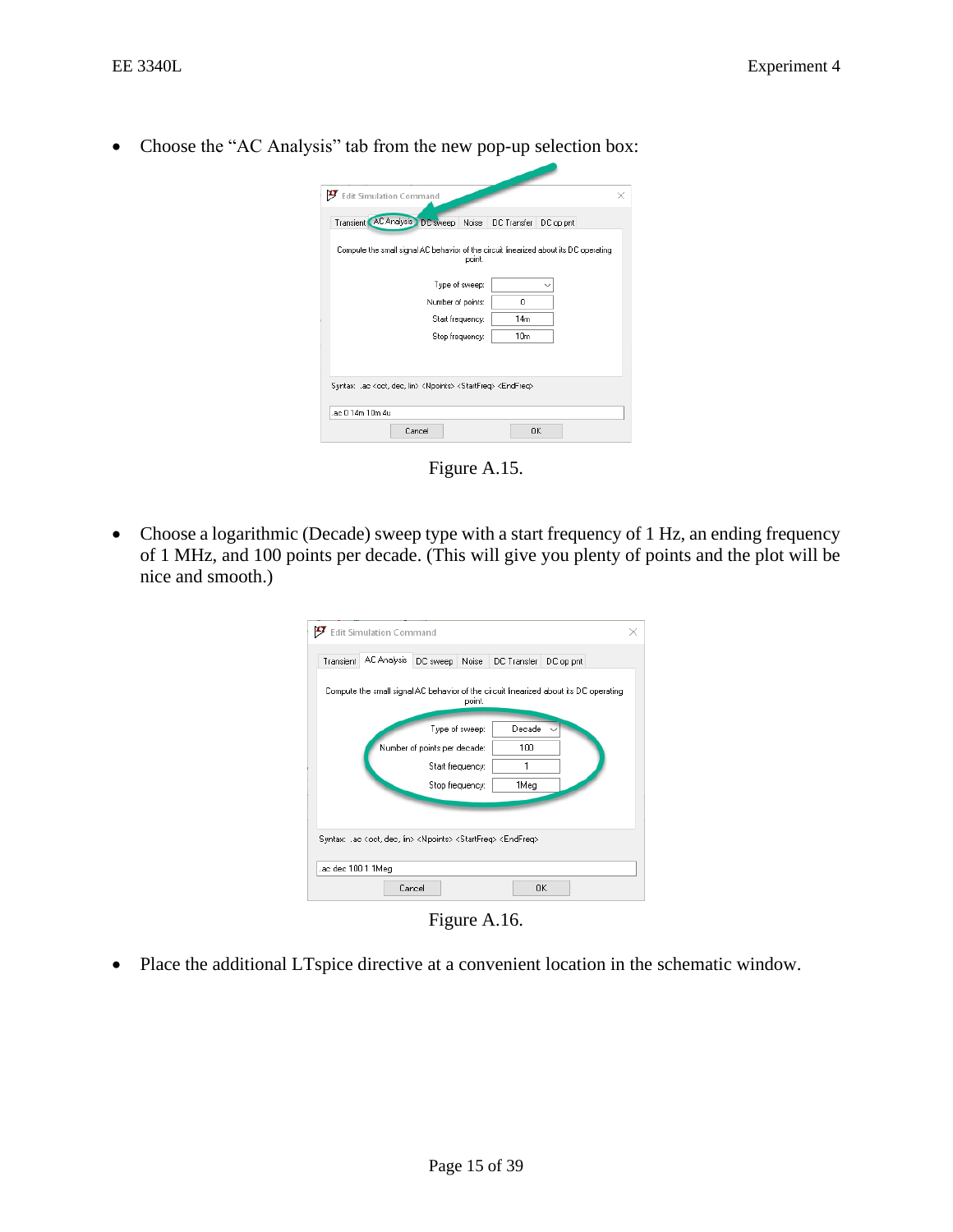



• You need to do one more important thing before you run the simulation. You cannot do an AC sweep without setting parameters for the sinusoidal voltage source. If you right-click on the source symbol in your schematic, the pop-up menu for the SINE signal will open again and parameter values can be changed. Set the amplitude parameter to 200 mV (400 mV<sub>p-p</sub>).

| $\bigcirc$ (none)<br>◯ PULSE(V1 V2 Tdelay Trise Tfall Ton Period Ncycles)<br>SINE(Voffset Vamp Freq Td Theta Phi Ncycles) | DC value:                                     |
|---------------------------------------------------------------------------------------------------------------------------|-----------------------------------------------|
|                                                                                                                           |                                               |
|                                                                                                                           | Make this information visible on schematic:   |
|                                                                                                                           |                                               |
| EXP(V1 V2 Td1 Tau1 Td2 Tau2)                                                                                              | Small signal AC analysis(.AC)                 |
| SFFM(Voff Vamp Fcar MDI Fsig)                                                                                             | 200m<br><b>AC Amplitude:</b>                  |
| ◯ PWL(t1 v1 t2 v2)                                                                                                        | 0<br>AC Phase:                                |
| O PWL FILE:<br><b>Browse</b>                                                                                              | Make this information visible on schematic: V |
|                                                                                                                           | <b>Parasitic Properties</b>                   |
| 0<br>DC offset[V]:                                                                                                        | Series Resistance[Ω]:                         |
| 200m<br>Amplitude[V]:                                                                                                     | Parallel Capacitance[F]:                      |
| 1000<br>Freq[Hz]:                                                                                                         | Make this information visible on schematic: v |
| 0<br>Tdelay[s]:                                                                                                           |                                               |
| Theta[1/s]:                                                                                                               |                                               |
| Phi[deg]:                                                                                                                 |                                               |
| Ncycles:                                                                                                                  |                                               |
|                                                                                                                           |                                               |
|                                                                                                                           |                                               |
| <b>Additional PWL Points</b>                                                                                              |                                               |

Figure A.18.

• Click "OK" and place the resulting LTspice directive at a convenient location in your schematic window.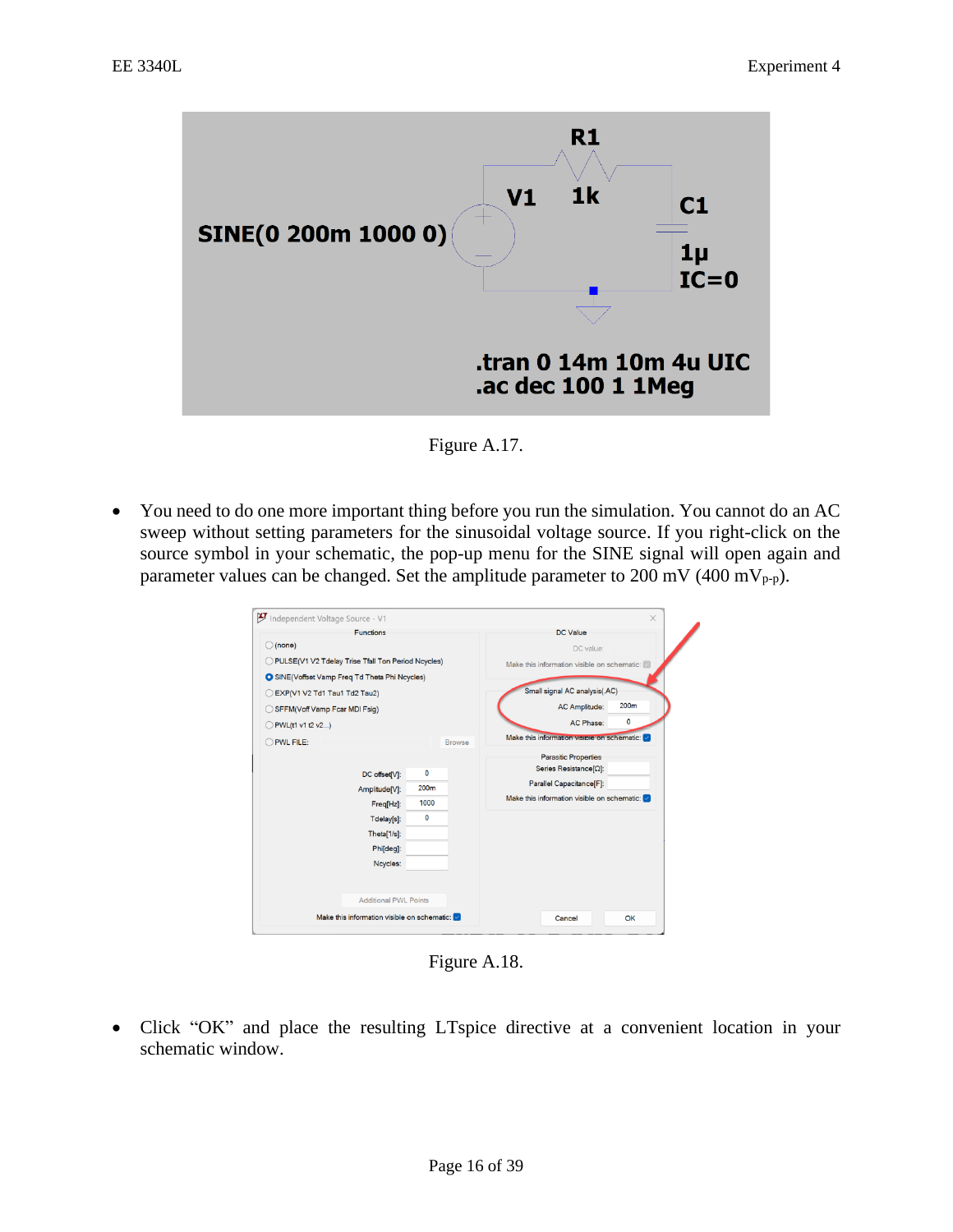

Figure A.19.

- Run the AC simulation.
- Right-click in the waveform display window and add traces for the amplitude of the input and the output. Note that the horizontal scale of the plot is now in Hertz, and the input trace is a horizontal line at 200 mV. This makes sense because the amplitude of the input is 200 mV at all frequencies.

The amplitude of the output, however, changes with frequency. For what range of frequencies is the amplitude of the output equal to the amplitude of the input? For what range of frequencies is it near zero? What is the amplitude at 1 kHz? Does this match the amplitude of the transient response you plotted at 1 kHz? Copy the AC sweep plot of your *RC* circuit and include it in your report.

• We now know that a capacitor will affect the amplitude of the circuit response, and that this effect varies with frequency. What about the phase? LTspice allows you also to plot the phase angle. Change your display to show the phase difference between the input and output voltages. Do this by plotting  $V(n002)/V(n001)$  over the frequency range  $1 Hz \le f \le 1 MHz$ .

Look up "Waveform Arithmetic" in the LTspice>Help>Index tab to see what other functions you can use in specifying a plot.

• Now you should be looking at a trace that represents the phase difference between the output and the input of the circuit at all frequencies between 1 Hz and 1 MHz. Note that the y axis is now in degrees. The input phase angle does not change. It is always zero because the sine wave in LTspice starts at zero by default. However, the phase angle for the output voltage across the capacitor does change with frequency. At what frequencies is the phase of the output the same as the phase of the input? At what frequencies is the phase shift  $-90^\circ$ ? What is the phase shift at 1 kHz? Does this correspond with the phase shift of the later cycles that you got in your transient analysis at 1 kHz? Copy the AC sweep plot of the phase of your *RC* circuit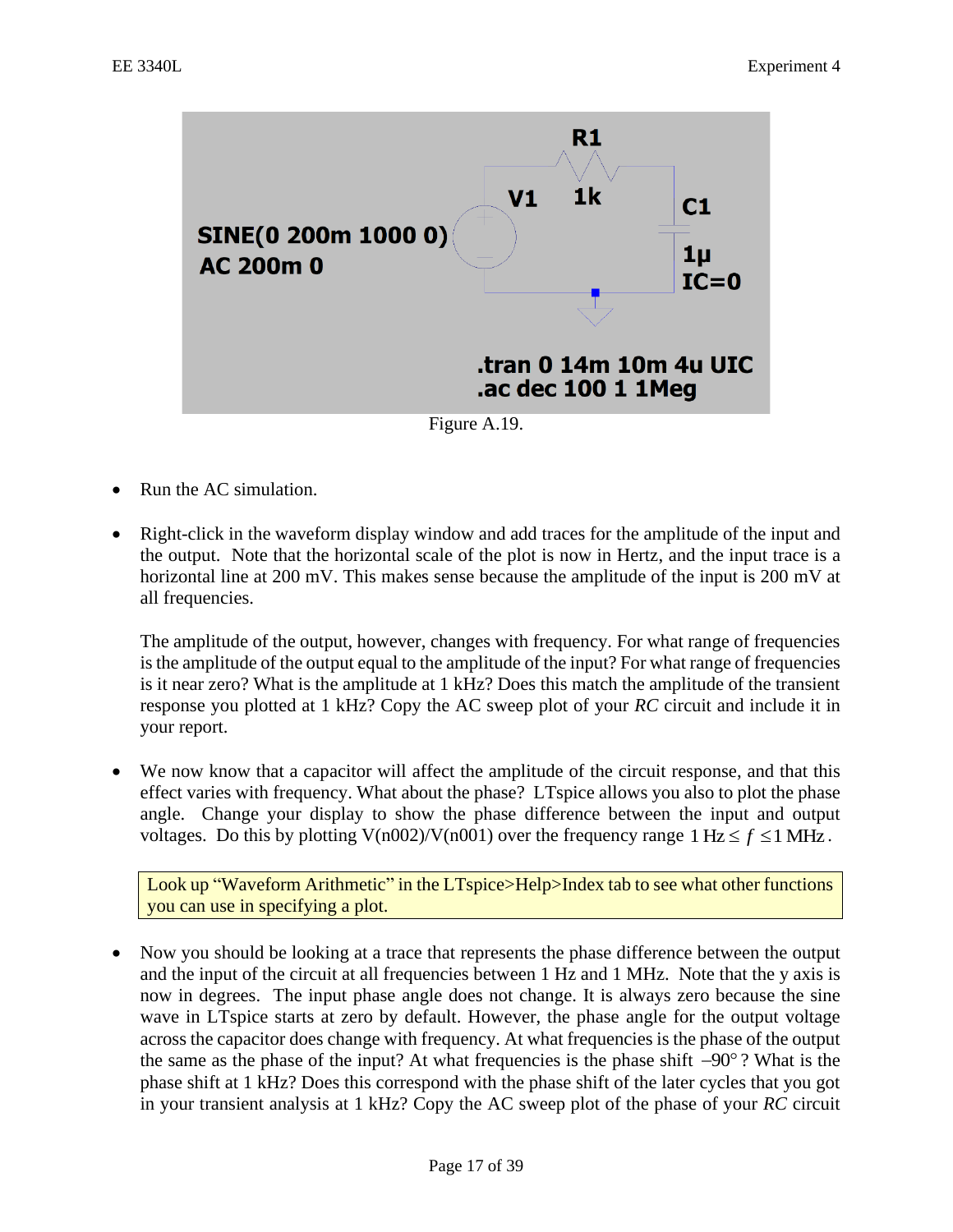and include it in your report.

#### **Simulate a Series** *RL* **Circuit**

*Transient Analysis*: In this section, we will repeat the above procedure for the simple circuit with an inductor replacing the capacitor as shown in Figure A.20 below.



Figure A.20.

• Create a new schematic diagram for the *RL* circuit in LTspice.

*Note*: It is recommended that you create a new schematic diagram for each circuit, rather than just modifying the same one over and over. The individual files are very small and will not take up much space on your drive. Then it will be easier to re-run things, if necessary, when you are writing your report.

• Run the transient simulation. Again, the circuit has influenced both the amplitude and the phase of the input. How close is the phase shift to  $+90^{\circ}$ ? Note: As before, use one of the later cycles to determine this. Copy this plot and include it in your report.

*Frequency Sweep Analysis*: Now perform an AC sweep analysis.

- Change the values in the drop-down menu. Again, use the parameters you set before (from 1) Hz to 1 MHz with 100 points per decade), and run the simulation.
- You should see two traces. At what frequencies is the amplitude of the output equal to the amplitude of the input? At what frequencies is it near zero? What is the amplitude at 1 kHz? Does this match the amplitude of the transient you plotted at 1 kHz? How is this sweep different than the sweep you created using the circuit with the capacitor? Copy the AC sweep plot of the *RL* circuit and include it in your report.
- The final thing we need to do is plot the phase. Revise your display to show the input and output phase angles.
- At what frequencies is the phase of the output the same as the phase of the input? At what frequencies is the phase shift  $+90^{\circ}$ ? What is the phase shift at 1 kHz? Does this correspond with the phase shift you got in your transient analysis at 1 kHz? Copy the AC sweep plot of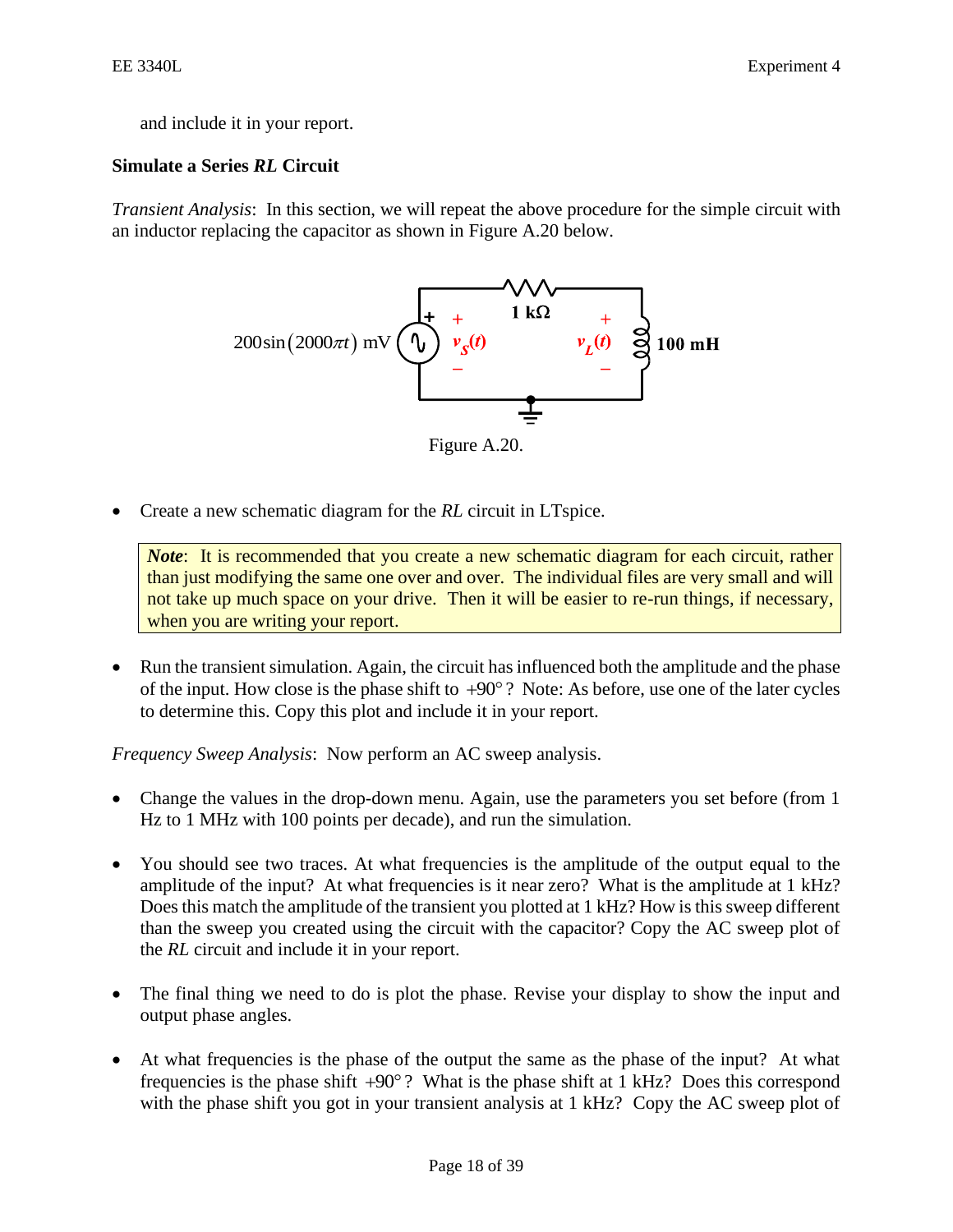the phase of your *RL* circuit and include it in your report.

#### **Summary**

In this part of the experiment, you have seen that capacitors and inductors influence the behavior of a circuit. They change both the phase and the amplitude. The degree of influence depends on the frequency of the input source. You also learned how to examine the behavior of a circuit over a range of frequencies using the AC sweep feature in LTspice.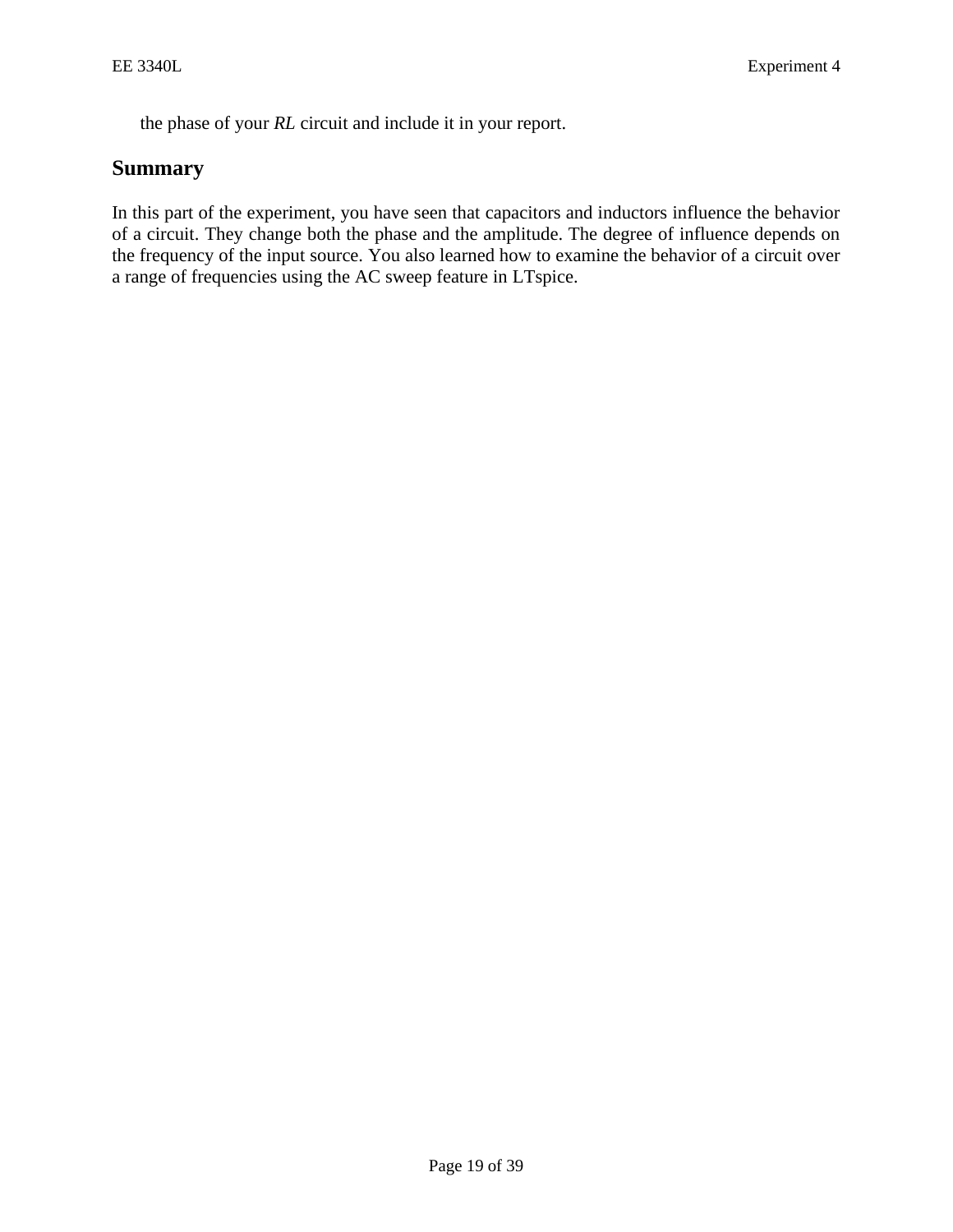# **Part B:** *RC* **and** *RL* **Circuit Transfer Functions and Filters**

In this section, we will continue our analysis of the two simple circuits we created in part A and introduce the concepts of transfer functions and filters.

#### **Background**

*Transfer Functions*: We know that a circuit with only resistors will behave the same at any frequency. A voltage divider with two 1 kΩ resistors divides a voltage in half at 10 Hz as well as it does at 100 kHz. We also know that circuits containing capacitors and/or inductors behave very differently at different frequencies. What if we could find a function that, when applied to any input signal, would give you the output signal? This cannot be done easily in the time domain, however, it is quite simple in the complex polar domain we introduced in part A. We can define a function  $H(\omega)$  for any circuit such that

$$
V_{_{out}} = \left[ H(\omega) \right] \cdot V_{_{in}}
$$

*Finding Transfer Functions*: For a simple series circuit, we can find the transfer function using a concept similar to the voltage divider rule. We simply need to expand the idea of resistance to include complex impedance. We can combine impedances in the complex polar domain in just the same way that we combine resistances in the time domain. And we can also easily define our transfer function using the voltage divider rule, as illustrated below.



$$
V_{out} = \frac{Z_2}{Z_1 + Z_2} \cdot V_{in} \qquad \Rightarrow \qquad H(\omega) = \frac{Z_2}{Z_1 + Z_2}
$$

*Filters*: Most electrical signals are made up of many components having different frequencies. In Experiment 1, you learned that sound waves within human hearing range cover a range of frequencies from very low to very high. Sometimes we may not want to include all these frequencies in our signal. We may want to filter out the very high frequencies that sound like noise, for instance, so that we only hear the part of the sound that we want to. In electronics a circuit that filters out certain frequencies while allowing others to remain unchanged is called a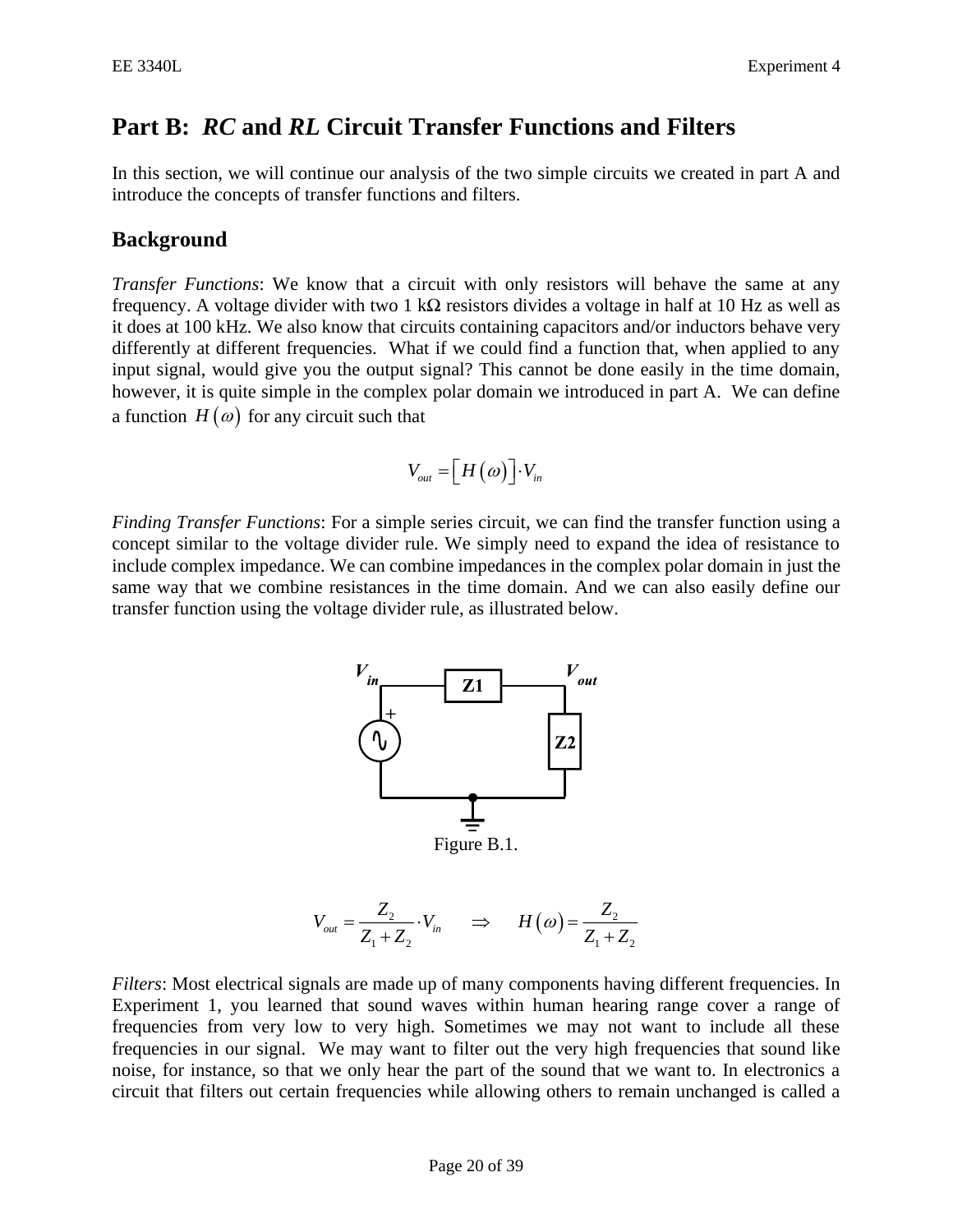filter.



The two basic types of filters we will consider in this part are low-pass (LP) filters and high-pass (HP) filters. An idealized representation of these two types of filters is shown in Figure B.2. Lowpass filters filter out high frequencies while allowing low frequencies to pass through unchanged. High-pass filters block out low frequencies while allowing high frequencies to pass through unchanged. In an ideal world, the transfer function would be 1 for the frequencies that you want to remain unchanged (a signal multiplied by 1 is the same) and 0 for the frequencies you want to filter out (a signal multiplied by 0 is 0). In an ideal filter, the transition between 1 and 0 is instantaneous. In a real filter, this transition is less exact.

*Using Transfer Functions to Determine Filter Behavior*: We can determine what kind of filter the simple *RC* circuit pictured in Figure B.3 is by finding the transfer function and examining its behavior at low and high frequencies. First do the complex algebra to determine the capacitor voltage. You will notice that once again we have a voltage divider circuit, except that one of the impedances is imaginary and one is real. For an operating frequency  $\omega = 2\pi f$ , the impedance of

the capacitor C1 is equal to  $Z_{c1}$ 1  $Z_{C1} = \frac{1}{\cdot}$  $=\frac{1}{j\omega C_1}$ , while the impedance of the resistor *R*1 is  $Z_{R1} = R_1$ .



Figure B.3.

Applying the usual voltage divider relation for this series combination of two impedances gives us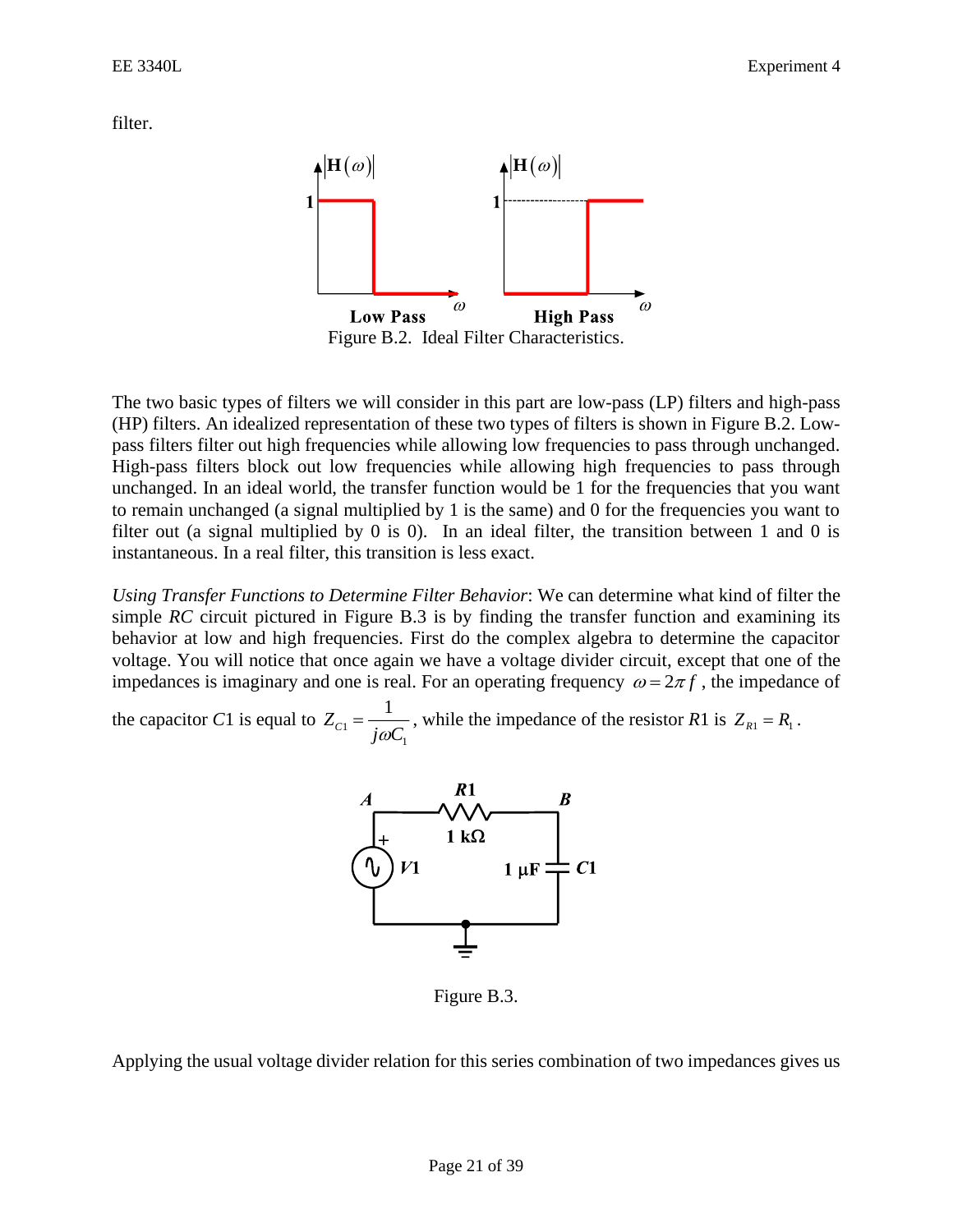$$
V_B = \frac{Z_{C1}}{Z_{C1} + Z_{R1}} \cdot V_A = \frac{1/j\omega C_1}{1/j\omega C_1 + R_1} \cdot V_A
$$

Note that the relationship between the input voltage  $V_A$  and the output voltage  $V_B$  is complex.

It is useful to be able to set up these expressions and then simplify them for very low and very high frequencies. We will be able to use the resulting expressions to see if our LTspice plots make any sense. We will first look at very low frequencies. We cannot set frequency equal to zero, since parts of our formula will blow up. Rather, we will assume that the frequency is very small, but not zero. Then the capacitive impedance  $Z_{C1}$  will be very much larger than the resistive impedance  $Z_{R1}$  and we can neglect the latter term. We have then, at low frequencies, that

$$
V_{out} = V_B \approx \frac{Z_{C1}}{Z_{C1}} \cdot V_A = V_A = V_{in}
$$

or, more simply, that  $\frac{V_{out}}{V_{out}} = 1$ *in*  $\frac{V_{out}}{V}$  = 1, i.e., the input and output voltages are essentially identical. On the

other hand, at high frequencies, the capacitive impedance will be the small term, so we can neglect it in the denominator. We cannot neglect it in the numerator, since it is the only term there. Thus, at high frequencies,

$$
V_{out} = V_B \approx \frac{1}{j\omega R_1 C_1} V_A = \frac{1}{j\omega R_1 C_1} V_{in}
$$

or  $1 - 1$  $\frac{1}{\omega}$  1 *in V*  $V_{in}^{out} = \frac{V_{out}}{j\omega R_i C_1}$ . This ratio clearly goes to zero as the frequency goes to infinity. It is also

negative imaginary and, thus, has a phase of  $-90^\circ$ .

 $\frac{1}{Z_{R1}} \cdot V_A = \frac{V_J \omega C_1}{1/j \omega C_1 +}$ <br>unt voltage  $V_A$  and the simply substing expressions<br>quencies. We cannet substing expressions<br>quencies. We cannet substing expressions<br> $V_{C1}$  will be very mudicle in the very mudicle *Note about "Low" and "High"*: It may seem that terms like *low* and *high*, when applied to something like frequency, are fuzzy, ill-defined terms. However, that is definitely not the case. Here, we mean something quite specific by the expression "low frequency". A frequency is only low when the capacitive impedance is so much larger than the resistive impedance that we can neglect the resistive term. We usually need to define the required accuracy to make a statement like this. For example, we can say that a frequency is low as long as the approximate relationship we found between the input and output voltages is within 5% of the full expression. Most of the parts we use in circuits are no more accurate than this, so there is no particular need to do our calculations with better accuracy. In other applications we might need better accuracy.

*Cutoff (or Corner) Frequency*: When we design a high or low-pass filter, we only need to know three things: how its transfer function behaves at low frequencies (is it 0 or 1), how it behaves at high frequencies (0 or 1), and at what frequency it switches (from 0 to 1 or 1 to 0). For a simple *RC* or *RL* filter, the frequency at which it switches is called the corner or cutoff frequency. It is defined as the point at which the magnitude of the transfer function is equal to  $1/\sqrt{2}$ .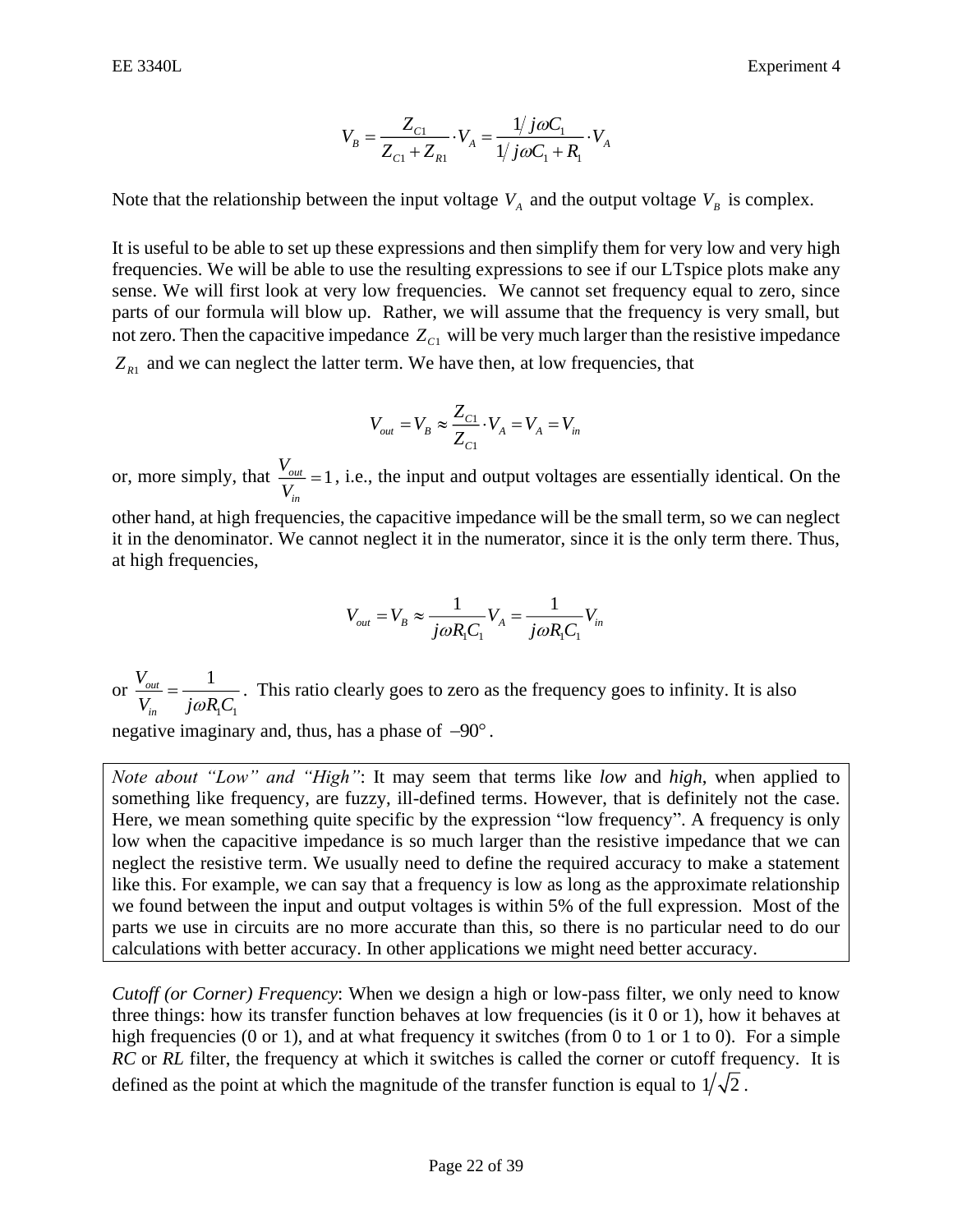# **Experimental Procedure**

#### **The Transfer Function Equation**

In this section we will explore the impedance of the capacitor circuit. If we want to apply the voltage divider equation to determine the transfer function, then the voltage drop across the two components must add up to the input voltage at all frequencies.

- In LTspice, reload the capacitor circuit (Figure A.3) or recreate it. To test the validity of applying a voltage divider to complex impedances, we want to show that, just like with the voltage divider made with resistors, the source voltage  $(V_1)$  is equal to the sum of the voltages across the resistor and the capacitor  $(V_R + V_C)$ . To determine  $V_R$  and  $V_C$ , you may have to plot expressions relating the node voltages.
- Rerun the transient analysis from part A  $(4 \text{ ms with a step size of } 4 \mu s)$ .
- When you have run your simulation, add a trace in the display window to show the input voltage. To display the sum of  $V_R$  and  $V_C$  for comparison, we must define a new trace.
	- $\circ$  Go to the add trace menu again, find the name for the  $V_R$  trace, and click on it. It should look something like V(R1). If your resistor has a different name or a different polarity relative to ground, the expression will not be exactly the same.
	- $\circ$  Type in + (plus).
	- $\circ$  Find the signal corresponding to  $V_c$  and click on it.
	- $\circ$  The expression to be plotted should then look something like: V(R1)+V(C1). (Since the names and polarities of your components may vary, your expression may not be identical to this example.)
	- o Click on OK.
- If you have added the traces correctly, you should see that the sum will equal the source voltage. Copy a plot of your results, and include it in your report.
- Run a transient simulation for frequencies of 10 Hz (run time  $= 400$  ms and step size  $= 400 \,\mu s$ ) and 10 kHz (run time = 0.4 ms and step size = 0.4  $\mu$ s). Place the trace of  $V_R$  and  $V_C$  on each plot. Verify that the voltages add as expected. Copy these plots and include them in your report.
- Since we have a series circuit, we know that the current, *I*, is the same through all the components. Therefore,  $V = IZ$  for each component and for the entire circuit. This means that the transfer function,  $H = V_{out}/V_{in}$ , is independent of current, and simplifies to an expression in terms of the component values only:

$$
H\left(\omega\right) = \frac{V_{out}}{V_{in}} = \frac{IZ_c}{IZ_R + IZ_c} = \frac{Z_c}{Z_R + Z_c}
$$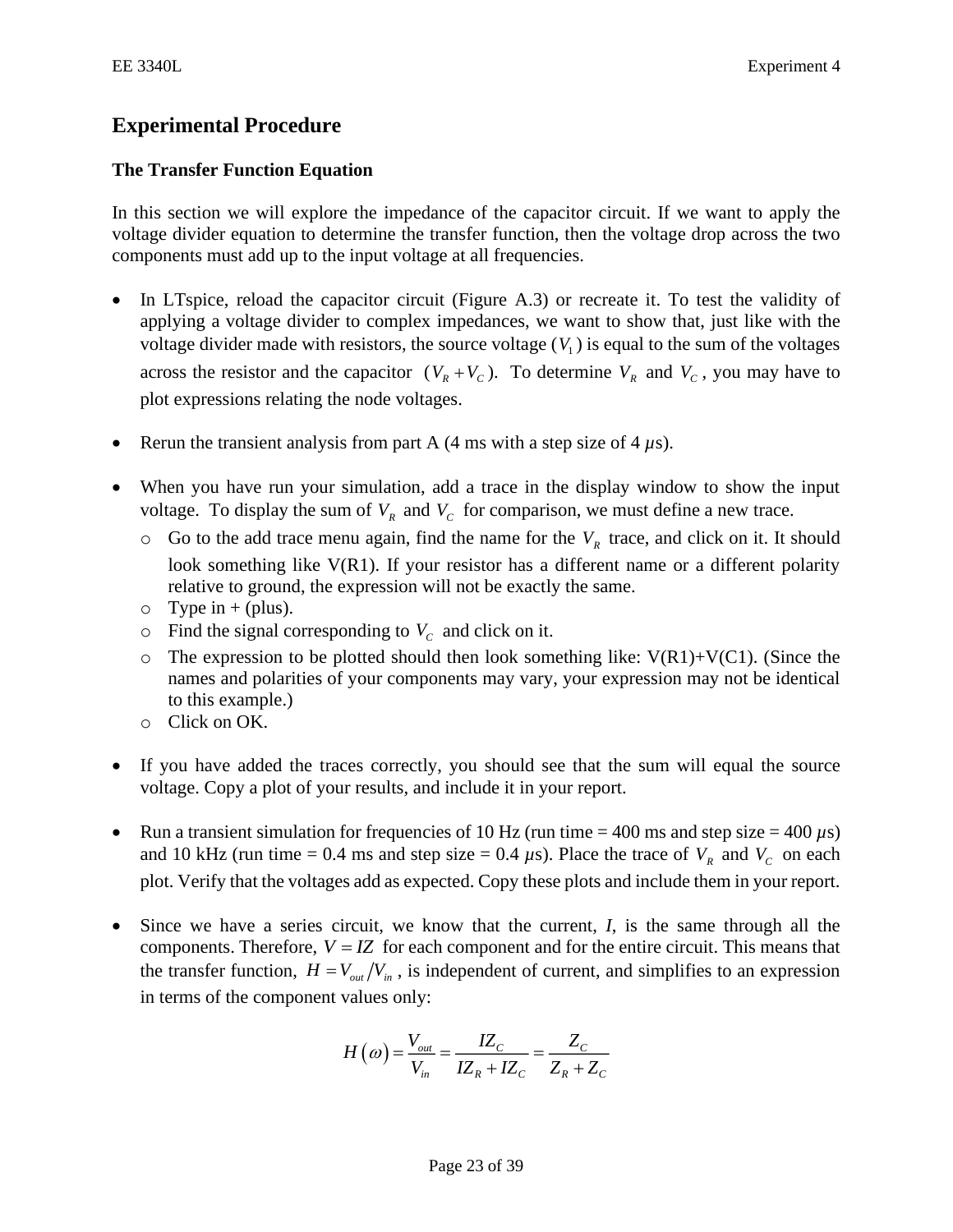#### **The Transfer Function of an** *RC* **Circuit**

In this part, we will find the transfer function of our capacitor circuit from part A and determine what type of filter it is.

- Rerun the AC sweep (from 1 Hz to 1 MHz at 100 points per decade).
- We know that  $H(\omega)$  is the ratio of the output voltage to the input voltage. We can observe
	- this directly by adding a trace to take the ratio between the two traces we have on our plot.
	- o Go to the Trace menu in the LTspice program and choose Add Trace.
	- o Find the signal corresponding to your output in the list on the left-hand side. The name of this signal is written at the bottom of your plot next to a symbol indicating the color of the trace. The trace corresponding to the output is the one that is not constant. Click on the name of the output trace.
	- o Type in / (divided by) or click on the / symbol in the functions menu.
	- o Find the signal corresponding to your input and click on it.
	- $\circ$  The expression in the bottom box should look something like:  $V(R1:2)/V(V1:+)$
	- o Click on OK.
- Another trace should appear on your plot. This trace is the transfer function of the circuit. Is the transfer function 0 or 1 at low frequencies? Is it 0 or 1 at high frequencies? What kind of filter is this?
- The cutoff frequency of the circuit is the frequency at which the transfer function is  $1/\sqrt{2} \approx 0.707$ . Use the cursors to mark this location on your plot.
	- o Click on the cursor button on the LTspice toolbar.  $\left|\mathbf{Q}\right|$  or  $\mathbf{C}^*$
	- o Click on the colored symbol for the trace you added (H) at the bottom of your plot. This places the cursor on this trace.
	- o Drag the cursor along the trace until the y coordinate is as close as possible to 0.707
	- o Mark this point with the button on the toolbar.  $\frac{d^{(n)}_{\text{max}}}{dt}$  or
	- o What is the cutoff frequency? Copy this plot and include it in your report.
- In class we derived an expression for the cutoff frequency of an *RC* circuit:  $\omega_c = \frac{1}{\epsilon_0}$  $\omega_c = \frac{1}{RC}$ .

Calculate the cutoff frequency for this filter. Don't forget that  $f$  (in Hertz) is  $\omega/2\pi$ . How does this compare to the frequency you found with LTspice?

• The equation for the transfer function of a series circuit is  $H(\omega) = \frac{Z_2}{Z_1}$  $1 \cdot \mathbf{2}$  $H(\omega) = \frac{Z}{\sqrt{Z}}$  $\omega$ ) =  $\frac{z}{Z_1 + Z}$  $\frac{Z_2}{+Z_2}$ . Use this

expression to find the transfer function of the capacitor circuit. Take the limit of this function at high and low frequencies. Does the plot you made with LTspice behave the same way at low and high frequencies?

#### **The Transfer Function of an** *RL* **Circuit**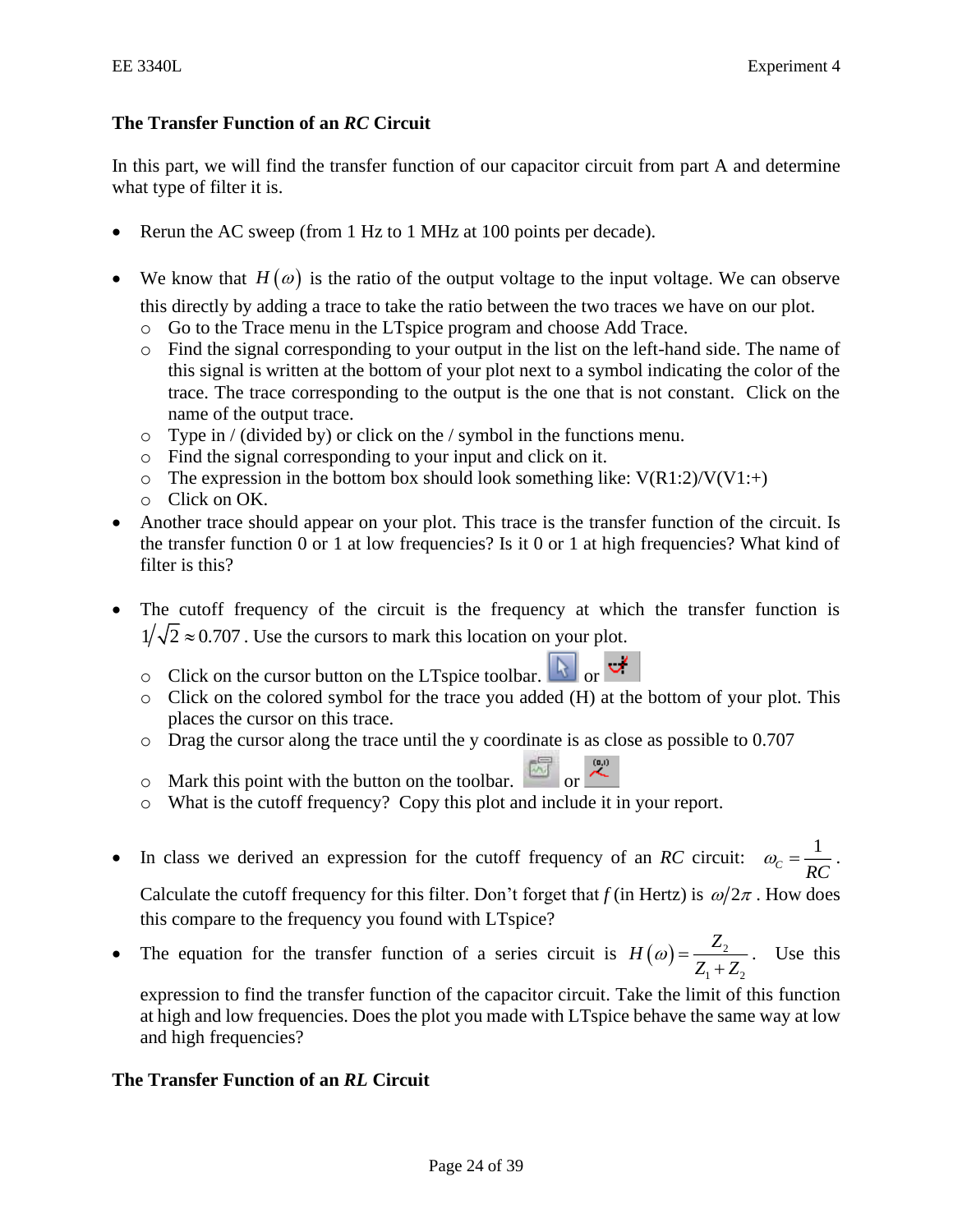In this part, we will find the transfer function of our inductor circuit from part A and determine what type of filter it is.

- In LTspice, recreate the inductor circuit (Figure A.3) by replacing the capacitor with a 1 mH inductor. Run the AC sweep.
- Create the transfer function by adding a trace that divides the output voltage by the input voltage.
- Is the transfer function 0 or 1 at low frequencies? Is it 0 or 1 at high frequencies? What kind of filter is this?
- Use the cursors to mark the location of the cutoff frequency on your plot. What is the cutoff frequency? Copy this plot and include it in your report.
- Can you derive the equation for the cutoff frequency of this circuit? Calculate the cutoff frequency using the equation you derived. Don't forget that  $f$  (in Hertz) is  $\omega/2\pi$ . How does this compare to the frequency you found with LTspice?
- Find the transfer function of the inductor circuit using the equation for  $H(\omega)$ . Take the limit of this function at high and low frequencies. Does the plot you made with LTspice behave the same at low and high frequencies?

#### **Build and Test an** *RC* **Circuit**

Now build the circuit on your breadboard, connect it to the Signal Generator (as described below) and compare its behavior to the simulation. You may find the cursors and the Measurements view to be useful.

- Build the capacitor filter circuit (Figure A.2) on your breadboard using a 1  $\mu$ F capacitor and a 1 kΩ resistor.
- Set Signal Generator Channel 1 to a 1 kHz sinewave signal with an amplitude of 200 mV, (400)  $mV_{p-p}$ ).
- Display the input signal on channel 1 of the Oscilloscope (the orange wires and the yellow trace) and the output signal on channel 2 of the Oscilloscope (the blue wires and the blue trace). Copy the image of this signal with the edit function in the software and include it in your report. (We will call this the Camera Function of the software.) How does the output of this circuit compare (amplitude and phase) with the transient analysis you made of this circuit at this frequency?
- You should notice that the amplitude and phase of this circuit changes as you change the frequency. At what frequencies does the output look roughly the same as the input? At what frequencies does the output essentially disappear (the amplitude is so small it looks like a 'flat'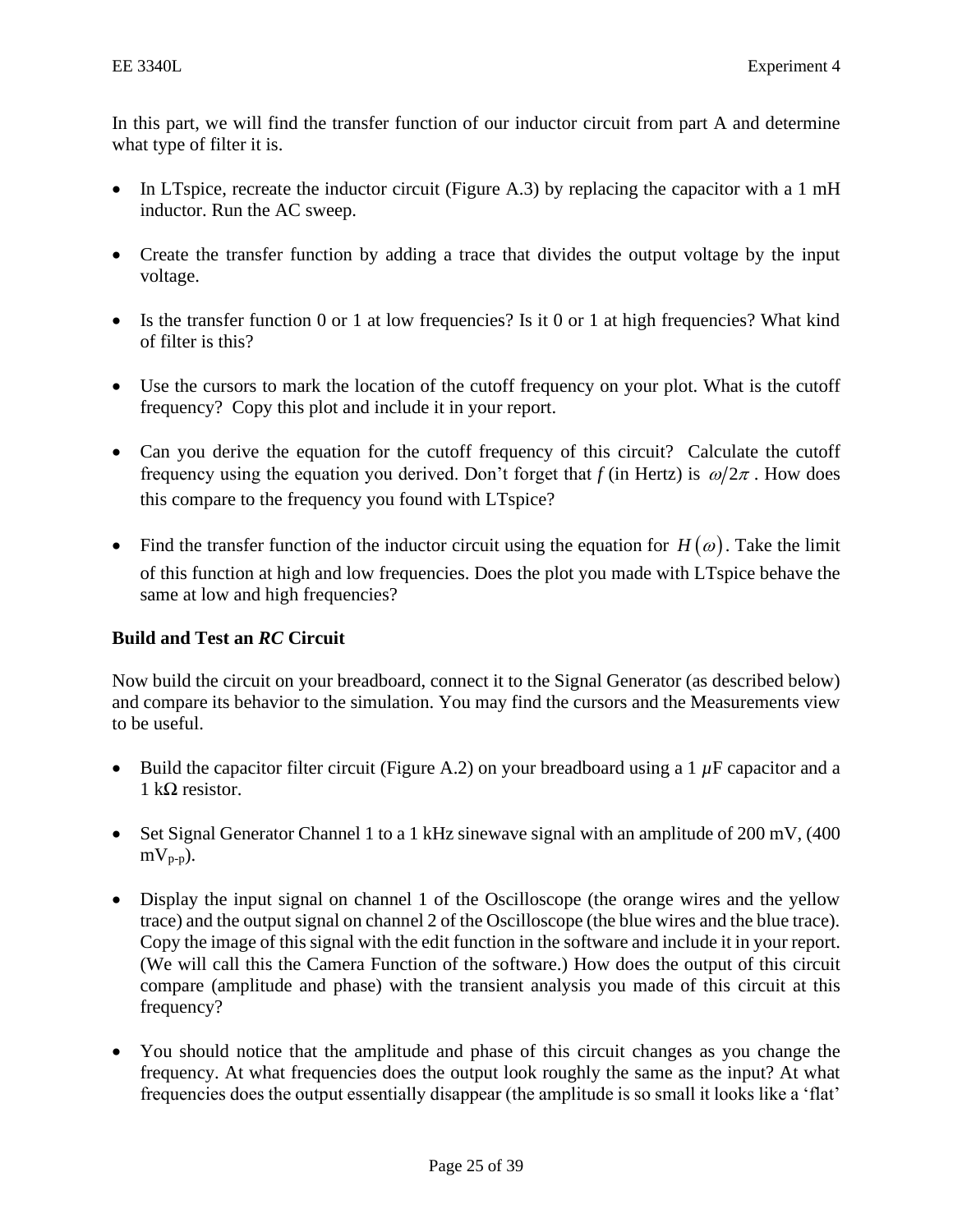line?

- At the cutoff frequency, the transfer function is equal to 0.707. The transfer function is defined as  $V_{out}/V_{in}$ . If  $V_{in}$  is 200 mV, what should the amplitude of the output be at the cutoff frequency? Adjust the frequency of the input signal until the output amplitude is 70.7% of the input amplitude. Record this frequency and take a picture of the signal with the camera function in the software and include it in your report.
- The cutoff frequency for an *RC* circuit is given by  $f_c = 1/(2\pi RC)$ . How close is the cutoff frequency of the circuit you built to the calculated one?

# **Summary**

Transfer functions relate the output voltage to the input voltage of a circuit for all frequencies. Transfer functions can be used to determine the type of filter a circuit represents. One can derive the transfer function for a series circuit by using circuit analysis rules to combine the complex impedances into a ratio  $H(\omega) = Z_{out}/Z_{in}$ .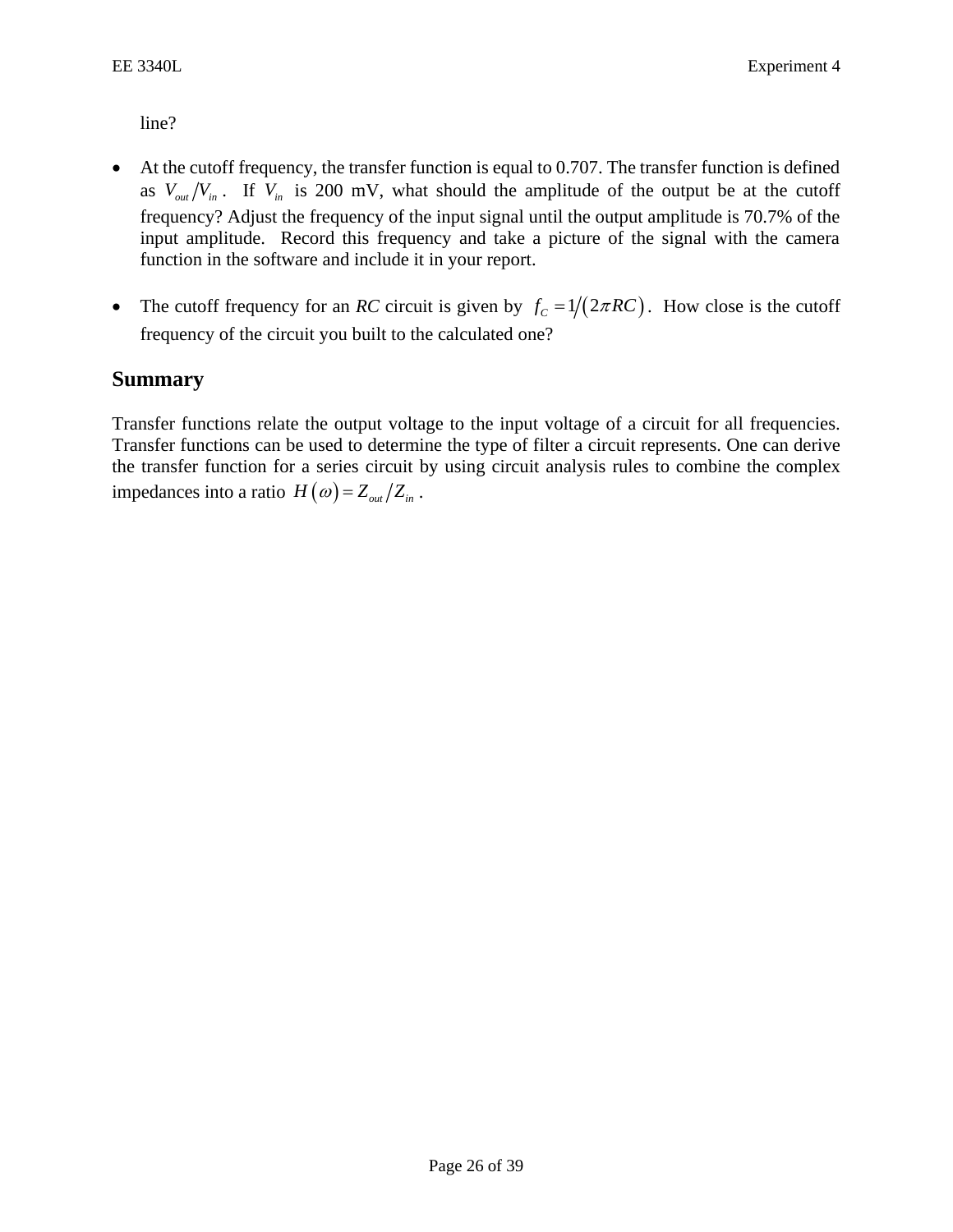# **Part C:** *RLC* **Circuit Transfer Functions and Filters**

### **Background**

*Phasors*: Circuits, like most engineering systems, can be divided into basic building blocks, each with its own function. If we assume that the function of such a building block is to change a voltage in some way (i.e. filter it, amplify it, etc.), then we label the input voltage as  $V_{in}$  and the output voltage as *Vout* . Since it is easiest to reference the phase of the input to zero, we write the sinusoidal input voltage as  $V_{in} = V_o \cos(\omega t)$  and the output voltage as  $V_{out} = V_1 \cos(\omega t + \phi_o)$  where  $\omega = 2\pi f$ 

When working exclusively with AC steady state conditions, it is generally easier to analyze circuits using phasor notation. Euler's identity tells us that exponentials with imaginary arguments can be related to sines and cosines by  $e^{j(\omega t + \phi)} = \cos(\omega t + \phi) + j\sin(\omega t + \phi)$ , and that permits us to write the output voltage, for example, in the equivalent form  $V_{out} = \Re\{V_1e^{j(\omega t + \phi)}\} = \Re\{V_{out}e^{j\omega t}\}\$ , where  $V_{out} = V_1 e^{j\phi}$  is a complex number and is called the phasor form of  $V_{out}$ . Much of the time we find it convenient to consider the real and imaginary parts of this complex representation separately  $V_{out} = V_{\Re} + jV_{\Im m}$  where  $V_{\Re e} = V_1 \cos \phi$  and  $V_{\Im m} = V_1 \sin (\phi)$ .

Thus, we will also be keeping track of the real and imaginary parts of voltages and currents. When we run LTspice simulations, we will be able plot expressions that do this for us.

If we apply the phasor form to the equations that characterize voltage and current for capacitors and inductors, we obtain the following  $J_L = \Re\{V_oe^{j\omega t}\} = L\frac{dI_L}{dt} = L\frac{d}{dt} \left[ \Re\{I_oe^{j\omega t}\}\right] = j\omega L \left[ \Re\{I_oe^{j\omega t}\}\right] = j\omega L I_L$  $\left\{ V_{L}= \mathfrak{Re}\left\{ V_{o}e^{j\omega t}\right\} =L\frac{dI_{L}}{dt}=L\frac{d}{dt}\bigg[\mathfrak{Re}\left\{ I_{o}e^{j\omega t}\right\} \bigg]=j\omega L\bigg[\mathfrak{Re}\left\{ I_{o}e^{j\omega t}\right\} \bigg]=j\omega L I$  $=\Re\left\{V_oe^{j\omega t}\right\}=L\frac{dI_L}{dt}=L\frac{d}{dt}\left[\Re\left\{I_oe^{j\omega t}\right\}\right]=j\omega L\left[\Re\left\{I_oe^{j\omega t}\right\}\right]=j\omega LI_L$ , or more simply,  $V_L = j\omega L I_L$  and, following a similar analysis,  $I_C = j\omega C V_C$ .

Thus, instead of a differential equation, we obtain the same kind of algebraic relationship we had for resistors, just like Ohm's Law, except that the impedances (a generalization of resistance) of inductors and capacitors are given by  $Z_L = j\omega L$  and  $Z_C = 1/(j\omega C)$ . For resistors,  $Z_R = R$ , while in general  $Z = R + jX$ , where *R* is resistance and *X* is reactance.

*RLC Circuits*: Circuits with resistors, inductors and capacitors are called resonant circuits. They find wide application in electronics because there are many circumstances in which we wish to produce or block a single frequency. There are two common types of resonant circuits: parallel or series combinations of a resistor, an inductor and a capacitor. Figure C.1 shows series *RLC* circuits with 6 possible input-output choices.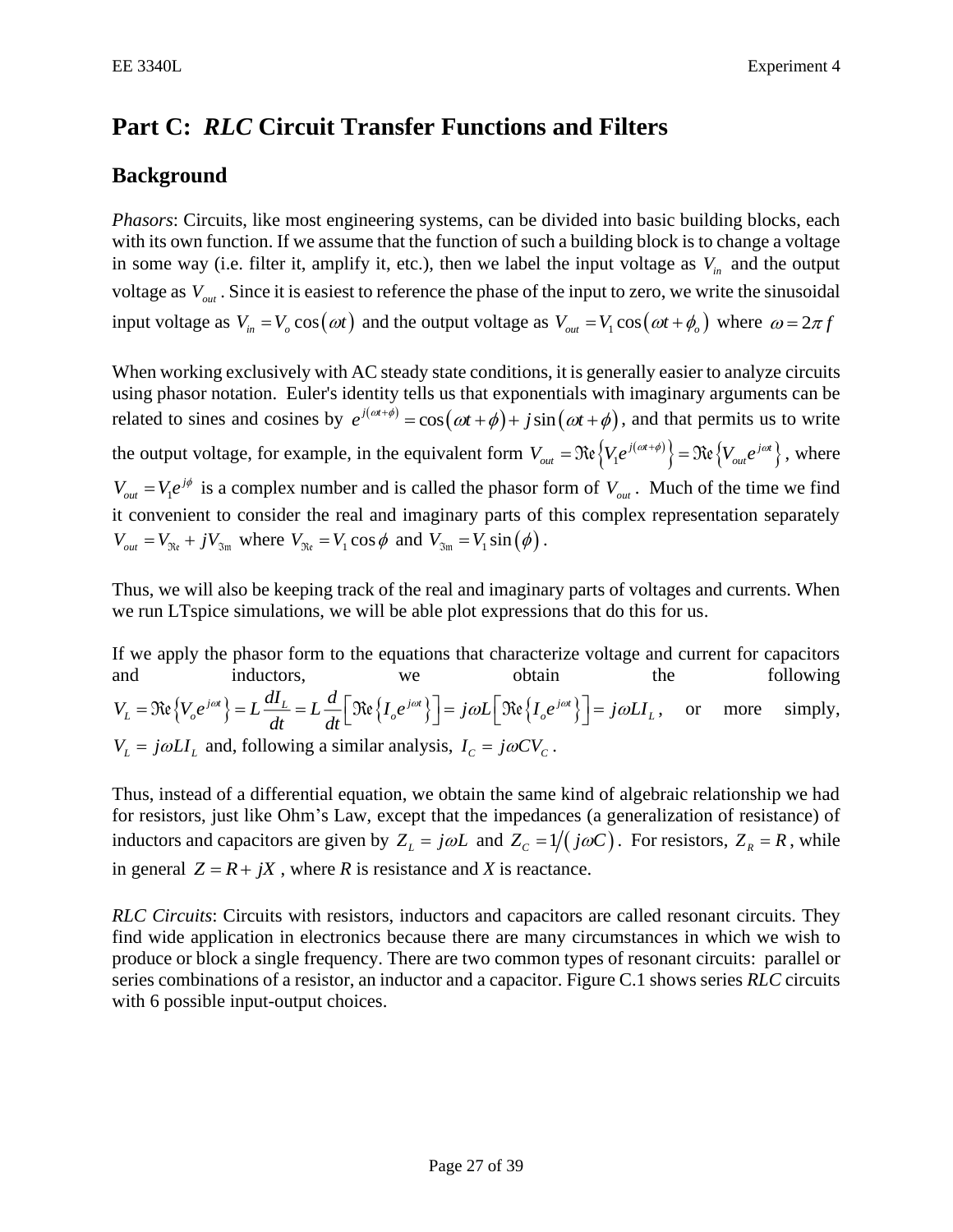

Figure C.1. Examples of Series Resonant Circuits.

Such systems have a natural resonance frequency -- the frequency where the inductive and capacitive impedances cancel. The expression for the resonant frequency is  $\omega_0 = 1/\sqrt{LC}$  as seen in class.

*More Complex Filters*: *RLC* circuits can be used to create more types of filters than could be accomplished with simple *RC* or *RL* circuits. Any of the four generic filter types shown in Figure C.2 can be constructed.



Figure C.2. Ideal *RLC* Filter Characteristics.

Each circuit in Figure C.1 has a low frequency and a high frequency approximation, found in the same manner as we have seen for *RC* and *RL* circuits. Looking at the limiting cases of  $H(\omega)$  for frequencies near zero and for very large frequencies, we can determine which type of filter each is. For example, note that at both high and low frequencies, the transfer function for case C.1(f) is equal to one, and thus the input voltage appears unchanged at the output. The circuit is "passing" very low and very high frequencies.] Also, since the impedance of a capacitor is negative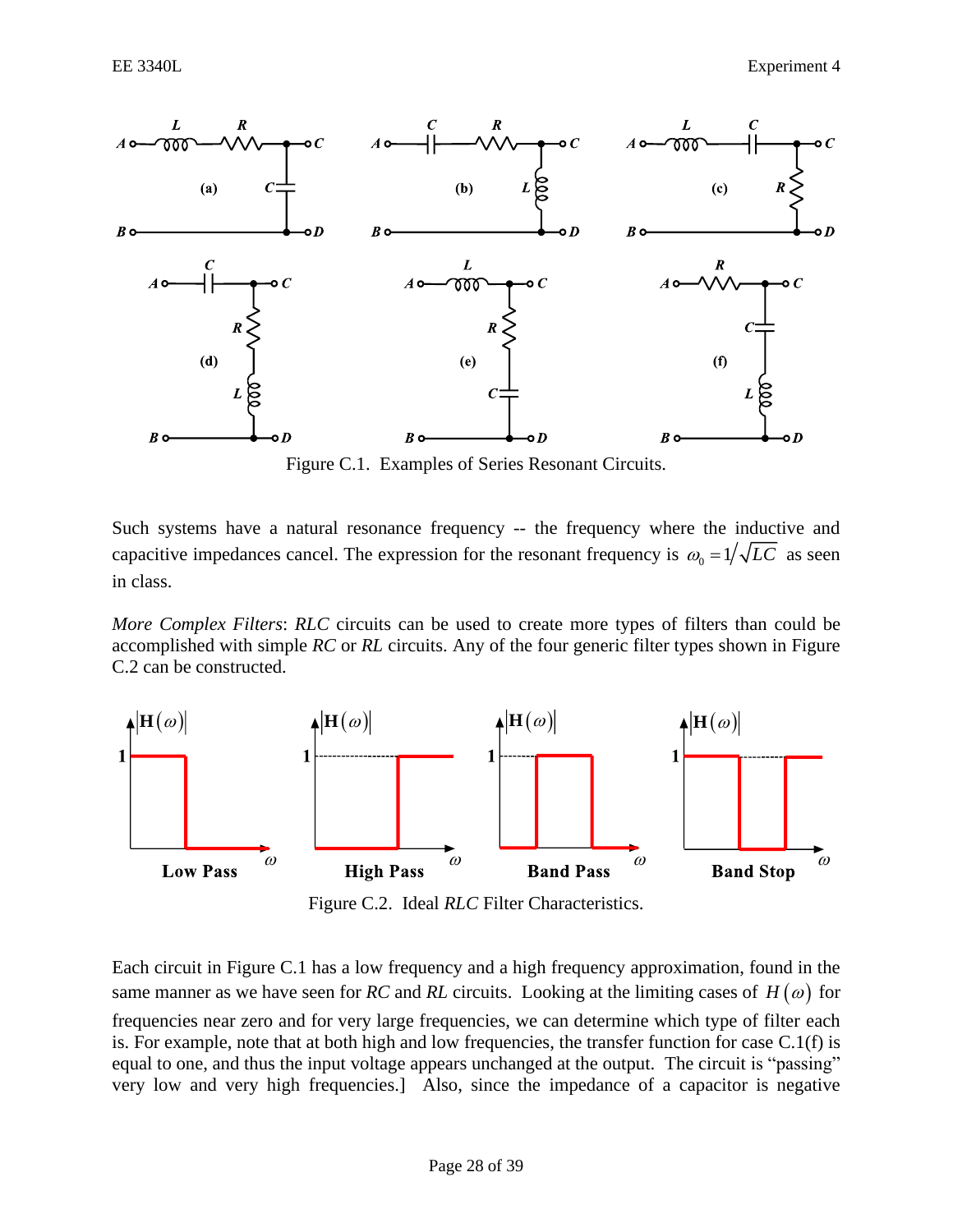imaginary and that of an inductor is positive imaginary, there will be a frequency  $\omega_0$  where the net impedance between output terminals *C* and *D* will be zero. Near this frequency, the output voltage will be zero or at least very small. These frequencies are "rejected" by this filter. It must be a band-stop (also called band-reject or notch) filter.

*Modeling Electrical Components*: When we build circuits, we use a Signal Generator to produce the input voltage, together with a resistor, an inductor and a capacitor. However, we cannot use just a voltage source and three other components when we model them in LTspice, since real devices usually cannot be modeled by a single parameter. Let us consider each of these four components and see what is necessary for realistic analysis or simulation:

- *Signal Generator*: Most commercial Signal Generators are designed to have an internal impedance of 50 Ω. Thus, in a realistic circuit, we must use an ideal sinusoidal voltage source and a series resistor to represent the Signal Generator. (In the case of the Signal Generator on the M2K this impedance can be neglected.)
- *Resistor*: Except at very high frequencies, resistors behave in close to an ideal manner. Thus, it is almost always reasonable to represent the resistor in a circuit as ideal.
- *Inductor*: Since inductors are made with a long piece of wire, they usually have a significant impedance, in addition to their inductance. Thus, we must include an additional series resistor when modeling a real inductor.
- *Capacitor*: A capacitor typically consists of two large metal plates separated by a thin insulator. If the insulator is very good, almost no current will flow between the plates. Then, like the resistor, the capacitor will behave in an essentially ideal manner and we don't need to add any extra components in a circuit that represents a real capacitor.

None of the components we can manufacture are really ideal. Resistors also have inductance and, sometimes, capacitance. Inductors have capacitance. Capacitors have resistance and inductance. Fortunately, we have learned how to make these devices so that they behave in a nearly ideal manner for quite a broad range of frequencies. However, when we push the limits of a circuit, we have to remember that it may behave as if it consists of more components that we can see when we build it. When the *RLC* circuit is built, we will only see the three components  $R_1$ ,  $L_1$  and  $C_1$ , as shown in Figure C.3.

# **Experimental Procedure**

#### **Simulate a Series** *RLC* **Circuit**

In this section, we will use LTspice to simulate an *RLC* circuit and plot the magnitude and phase of its transfer function.

Set up the circuit as shown in Figure C.3 below.

The LTspice model of the inductor must include both L1 and R1.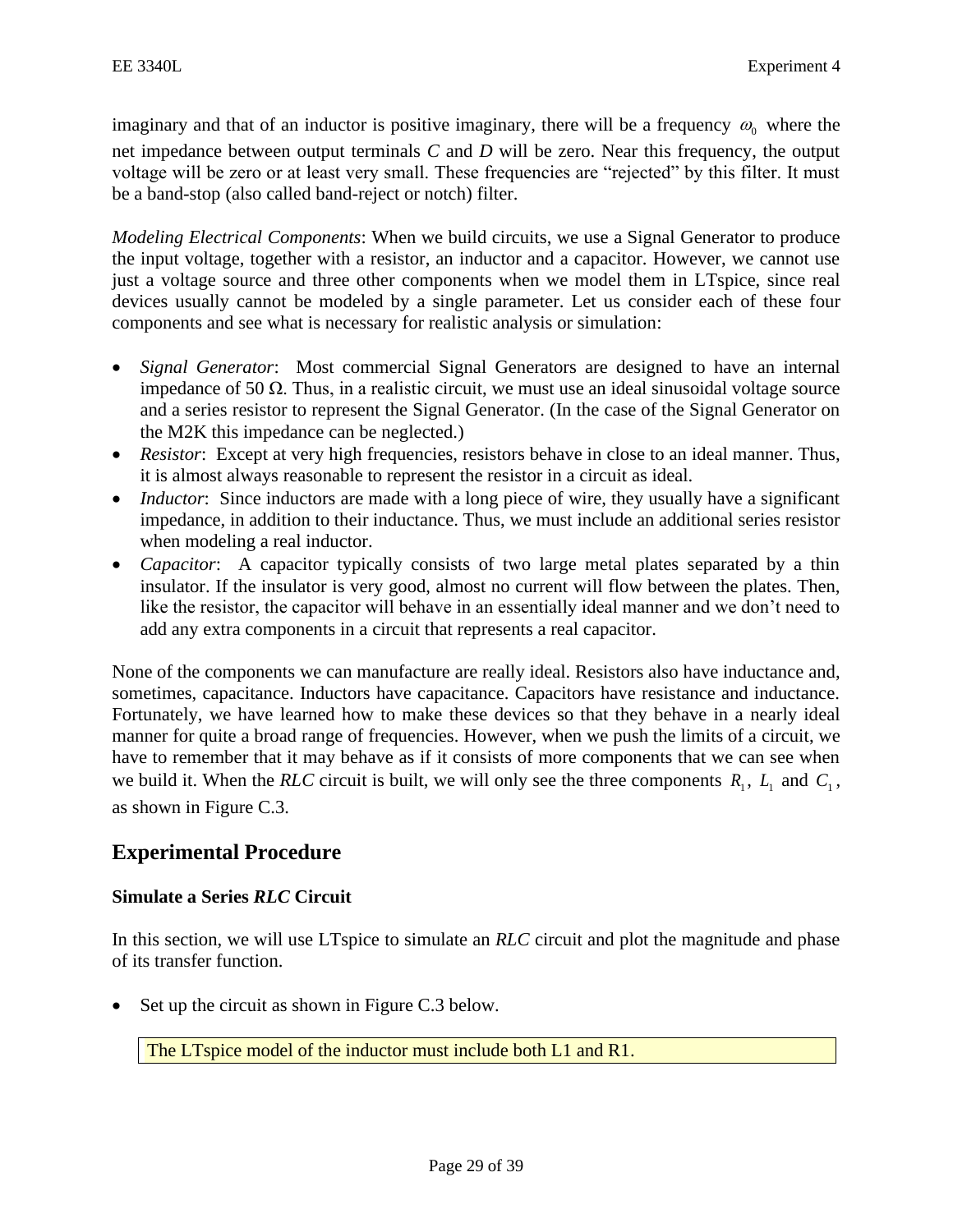

Figure C.3.

- Assume that the amplitude of *V*1 is 200 mV, (400 mV*p-p*). Note that there is nothing to represent the impedance of the Signal Generator (assumed zero) and *R*1 represents the resistance of the 1mH inductor.
- Perform an AC sweep from 100 Hz to 1 MHz and display the input and output voltages. Since we have now done several AC sweeps, can you explain why we do logarithmic decade (DEC) sweeps rather than linear (LIN) sweeps?
- Create a double plot (two plots in the same window) of the magnitude and phase of the transfer function as follows:
	- o Use the Add Plot to Window menu under the Plot menu in Probe.
	- o Add a trace of the absolute value of the ratio of Vout to Vin, to the top plot. You can use the abs() function for this purpose. [The trace expression should look something like  $abs(V(C1:1)/V(R1:1))$ . To find the actual names of your input and output voltage traces, look at the bottom left hand corner of your plot.] This is the magnitude of the transfer function.
	- o On the bottom plot display the trace of the phase angle of the transfer function Vout/Vin: Add a trace of the phase of the ratio of Vout to Vin. You can use the phase function (p) for this purpose. [The trace expression should look something like  $p(V(C1:1)/V(R1:1))$ . To find the actual names of your input and output voltage traces, look at the bottom left hand corner of your plot.] What is the phase shift between the output and input at low and high frequencies?
	- o Copy this plot. Label the resonant frequency (extreme point) with the cursors.
	- o Also calculate the theoretical resonant frequency and mark it on the plot.
	- o You will also mark the actual resonant frequency of the circuit you build in the next section on this plot.
	- o Note that this calculation isn't exact. It gives you a simple mathematical way to get close to the resonant frequency of a circuit. The exact value of the resonant frequency can be found by examining when denominator of the transfer function goes to zero.
- What type of filter is this?

#### **Build and Test a Series** *RLC* **Circuit**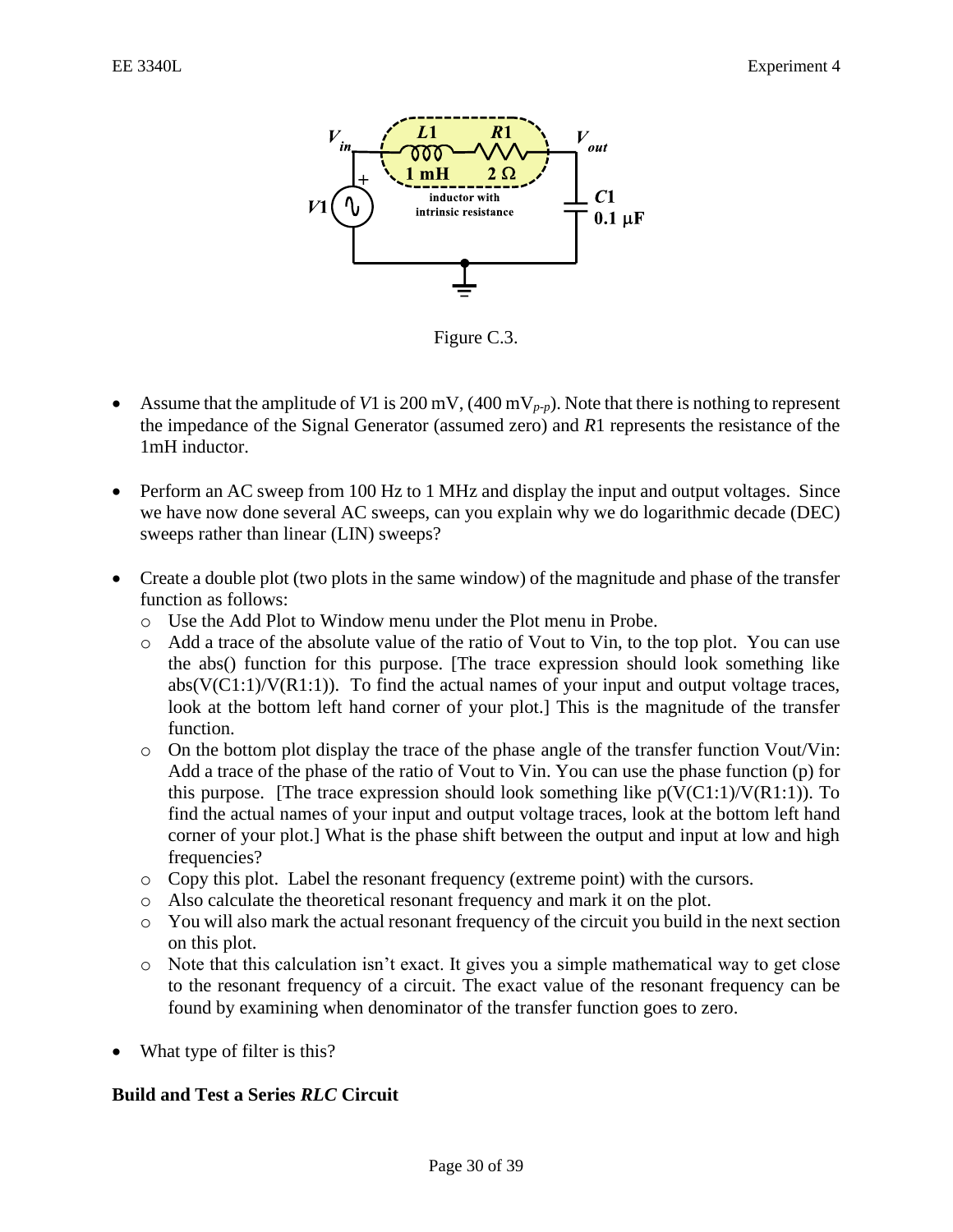Now build the circuit in Figure C.3 on your breadboard, connect it to the Signal Generator and compare its behavior to the simulation. The inductor is labeled 102, 10x10^2 or 1000uH, 1mH

- Before you build the circuit, measure the exact values of the components.
	- o Measure the DC resistance of the inductor's winding using the DMM.
	- o Measure the capacitance of the capacitor using the DMM.
- Once you have actual measurements of the parameters, change your LTspice simulation. Run the AC sweep again to see what it looks like now. Copy the AC sweep plot and include it in your report. Are there any significant differences between the two simulations?

Build the circuit on your breadboard. Remember that you need only two components: the 1mH inductor (with an internal resistance of about  $2\Omega$ ) and the 0.1µF capacitor. The 0.1µF capacitor will have 104 written on it. Remember that *R*1 represents the resistance of the 1 mH inductor. DO NOT add a separate resistor to your circuit for this.

- Find the resonant frequency of the circuit. This is the point where the voltage of the output is at a maximum. It will exceed the input voltage at this point. You should find that it is close to the resonant frequency you found using LTspice and the one you calculated using the theoretical equation. It may not fall in exactly the same place because of errors introduced by the tolerances of the components and the influence of other parts of the circuit. Mark the actual resonant frequency on the AC plot you generated using the theoretical component values. Note that, depending upon how you found the resonance frequency, the same circuit gave you three similar, but not exact, values.
- Use 5 frequencies related to the resonant frequency, set at close to 10%, 90%, 100%, 110% and 1000% of the resonant frequency. These represent low frequency, a point between low frequency and the resonant frequency, the resonant frequency, a point between the resonant frequency and the high frequency, and high frequency.
- At each frequency, determine the ratio of the input and output amplitudes (magnitude of the transfer function) and the phase shift. There is no magic button for determining either the transfer function or the phase shift between two signals. You will have to do this by displaying the input and output voltages on the Oscilloscope and manually determining the ratio of the amplitudes and the phase shift. Cursors will be useful.
- Put the values that you measured on the LTspice AC sweep plot you made using the actual measured component values.

# **Summary**

In this section, you extended your knowledge of transfer functions and filters to include circuits with all three component types: *R*, *L* and *C*. These circuits are called resonant circuits. For these circuits the center of the band for band-pass and band-reject filters occurs at the resonant frequency. In high and low-pass filters, the resonant frequency can be used to determine the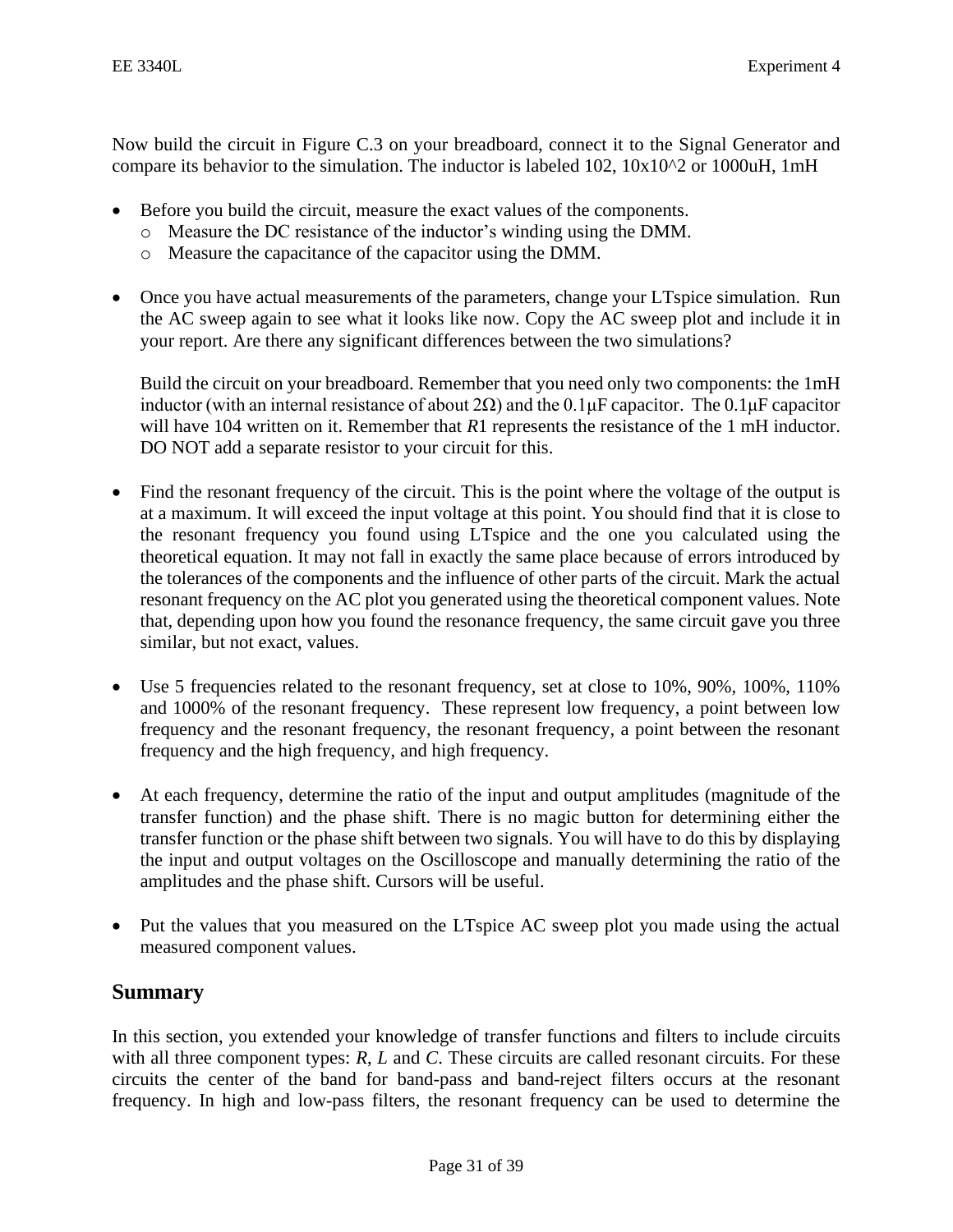location of the transition between passed and rejected frequencies.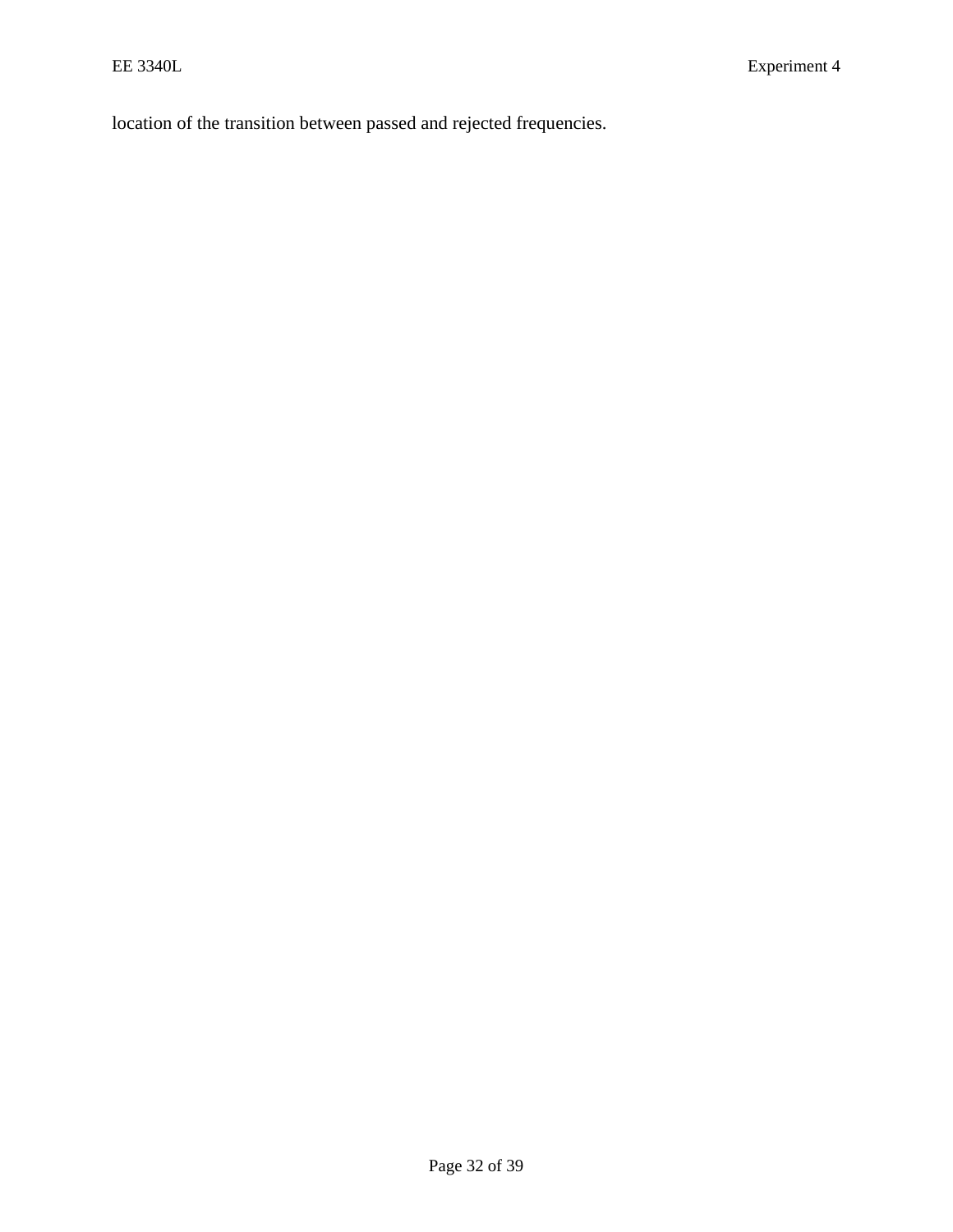# **Part D: Equivalent Impedance**

# **Background**

*Combined Impedance of Parallel Components*: We have examined several series circuits with a variety of different component combinations. What about parallel circuits? We know that we cannot use a simple voltage divider analysis on a resistive circuit with parallel components. We have to combine parallel components until we have a series circuit and then we can apply the voltage divider method. The same is true of complex impedance. If we combine the impedances until we have a series circuit, then we can find the transfer function for the simplified circuit using the same method already described in this experiment. The rules for combining complex impedances are the same as those for combining resistors:

\n- (a) Impedances in series: 
$$
Z_{eq} = Z_1 + Z_2 + \cdots + Z_n
$$
\n- (b) Impedances in parallel:  $\frac{1}{Z_{eq}} = \frac{1}{Z_1} + \frac{1}{Z_2} + \cdots + \frac{1}{Z_n}$
\n

# **Experimental Procedure**

#### **Simulate a Parallel** *RC* **Circuit**

In this part of the experiment, we will consider what happens when we combine two impedances in parallel.



Figure D.1.

- Set up a voltage divider in LTspice with two 50 $\Omega$  resistors and a sinusoidal source with 200 mV amplitude, 1 kHz frequency and no DC offset. Add a 1μF capacitor in parallel with the second resistor, as shown in Figure D.1. Since we are going to do an AC sweep, don't forget to set the AC parameter to the amplitude of your signal, 200mV. Again, you can do this directly from the parameter displayed or using the spreadsheet.
- Set up an AC sweep of this circuit. Do a logarithmic sweep with a start frequency of 1 Hz and an end frequency of 15 MHz. You should use about 100 points per decade. The AC Sweep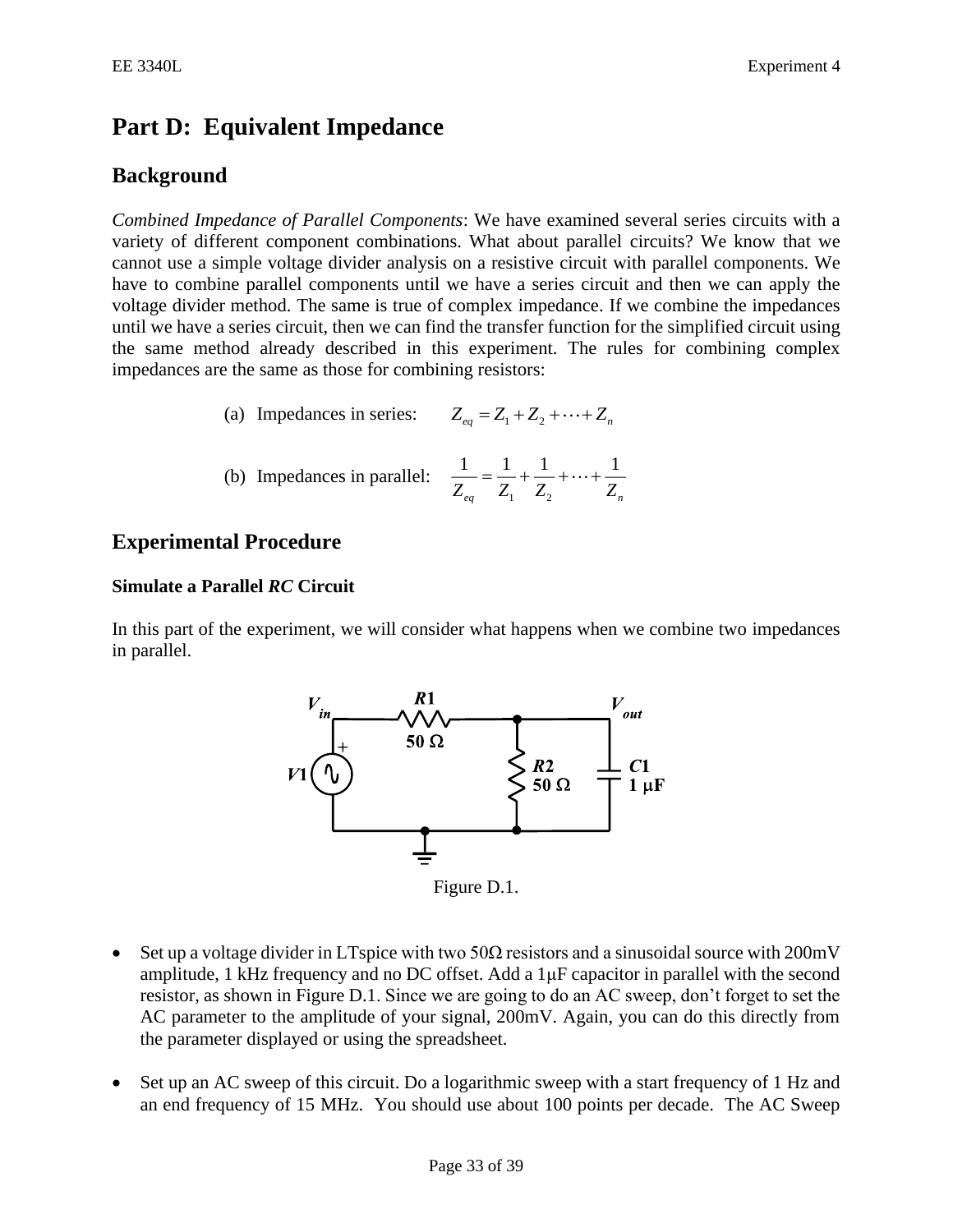Type has been chosen as Logarithmic - Decade (DEC) since frequency effects usually only become obvious when we change orders of magnitude. This generates a logarithmic scale for frequency. The start frequencies and end frequencies are chosen to cover an interesting range. Usually this range is selected from some knowledge of the expected performance of the circuit. However, since we are assuming that we know very little about this circuit, we can set the range to be roughly that covered by a typical Signal Generator.

- For what range of frequencies does the capacitor change the voltage across R2 by less than 5%? Use the cursor to find a reasonably precise answer to this question. Mark the location on your plot. Copy this plot and include it in your report.
- Let us see if we can determine at least the magnitude of the equivalent impedance of the combination of *R*2 and *C*1 at the frequency of 1 MHz.
	- o Go back to your schematic diagram and change the value of the source (*V*1) frequency to 1 MHz.
	- o Set up a transient analysis. Click on the Edit Simulation Settings button and set up for transient analysis using smaller times. Since 1 MHz is 1000 times larger than 1 kHz, you will have to make the run time and step size 1000 times smaller to produce three cycles of the oscillating voltage signal.
	- o Run the transient analysis. In the circuit you are analyzing, *R*2 and *C*1 together have a different impedance at different input frequencies. This means that at any one given frequency, we could replace the combination by a single resistor (that we will call *Z*). Note that at the higher frequencies the voltage is very small and the combination of the capacitor and *R*2 should look like a very small resistor indeed.
- You should see that the source oscillates as it did before, although at a much higher rate and that the voltage across *R*2 and the capacitor seems not to change with time at all. Actually, the latter voltage is still oscillating, but at such a small amplitude that you cannot see it. Delete the trace that shows the source voltage.
	- o Click on the scissors icon in the toolbar at the top of the screen.
	- o Move the scissors cursor to the name of the trace you wish to delete, and left-click. The trace should be erased.
- Using the cursors, determine the amplitude of the sine wave oscillation across *R*2 and the capacitor. The voltage will also have a DC level, but we only want to determine the sine wave amplitude. The peak-to-peak amplitude can be determined by subtracting the voltage at a minimum from the voltage at a maximum. The actual amplitude of the sine wave will be half the peak-to-peak value. Write down the amplitude you determined here.
- From this amplitude and your knowledge of how voltage dividers work, determine the magnitude of the equivalent impedance of the  $R2$   $\vert C1$  combination, that we are calling Z. [Hint: Figure D.2 shows a simplified version of the voltage divider. You can use the voltage divider equation: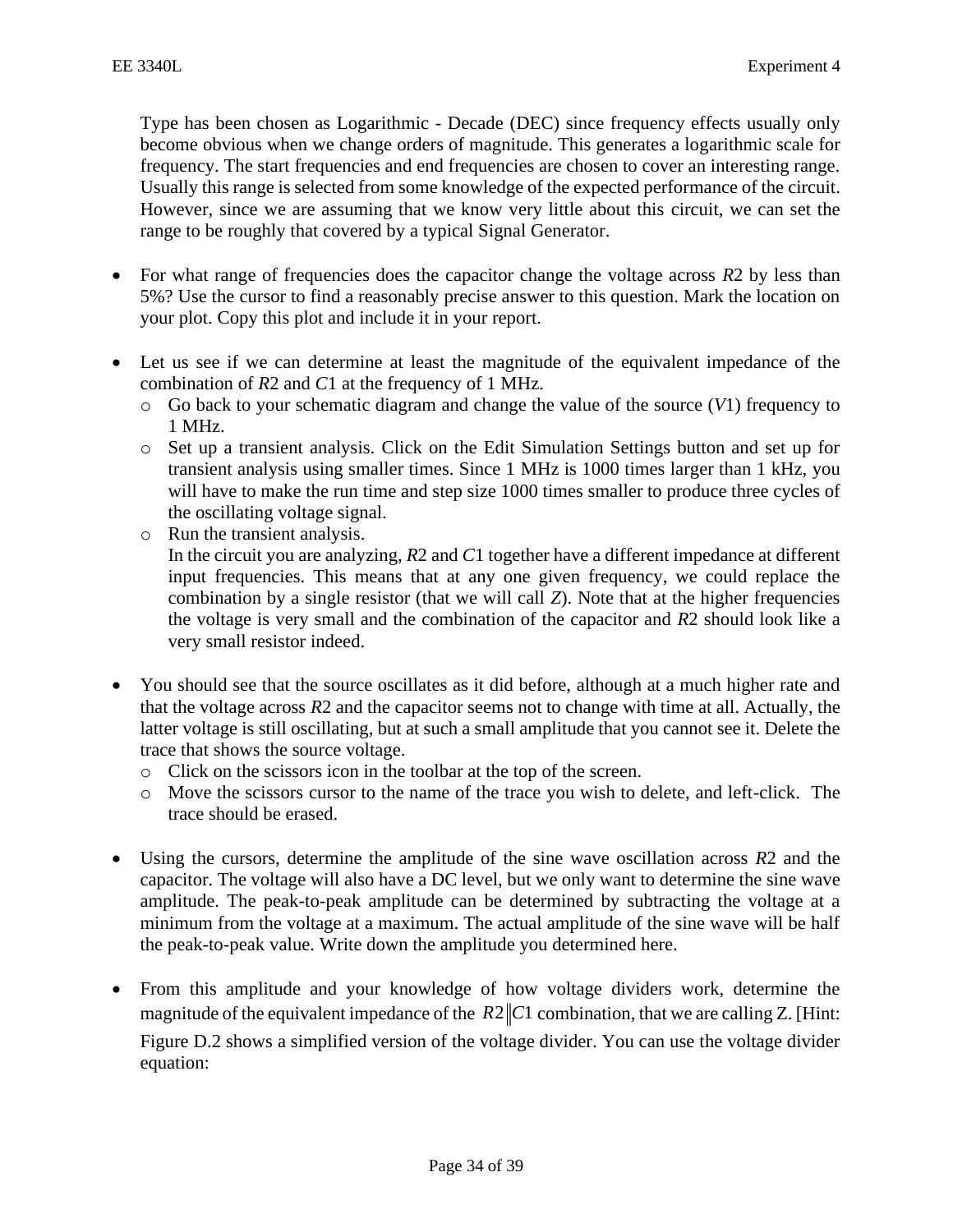$$
V_z = \frac{Z}{R1 + Z} \cdot V_1
$$



Figure D.2.

- Check your answer by replacing the capacitor/resistor combination with a single resistor having value equal to the value of *Z* you calculated. Rerun the simulation. Does the output have the same amplitude as the combination?
- Now check to see if the transfer function gives the same amplitude. Use the rules for parallel impedance to combine  $1/j\omega C$  and *R*. Then set up the transfer function for the circuit. Determine its magnitude at 1 MHz. (Don't forget that  $\omega = 2\pi f$ .) Multiply the value of  $H(\omega)$ at this frequency by the input voltage amplitude (200mV). How does the output amplitude of your plot compare to what you calculated?

#### **Summary**

In this section we explored what happens when two impedances are connected in parallel. You have seen that it is possible to find transfer functions for and analyze circuits with components in parallel as well as the series circuits considered earlier. You simply need to combine the impedance of the parallel components into an equivalent impedance using rules similar to those used to combine resistors.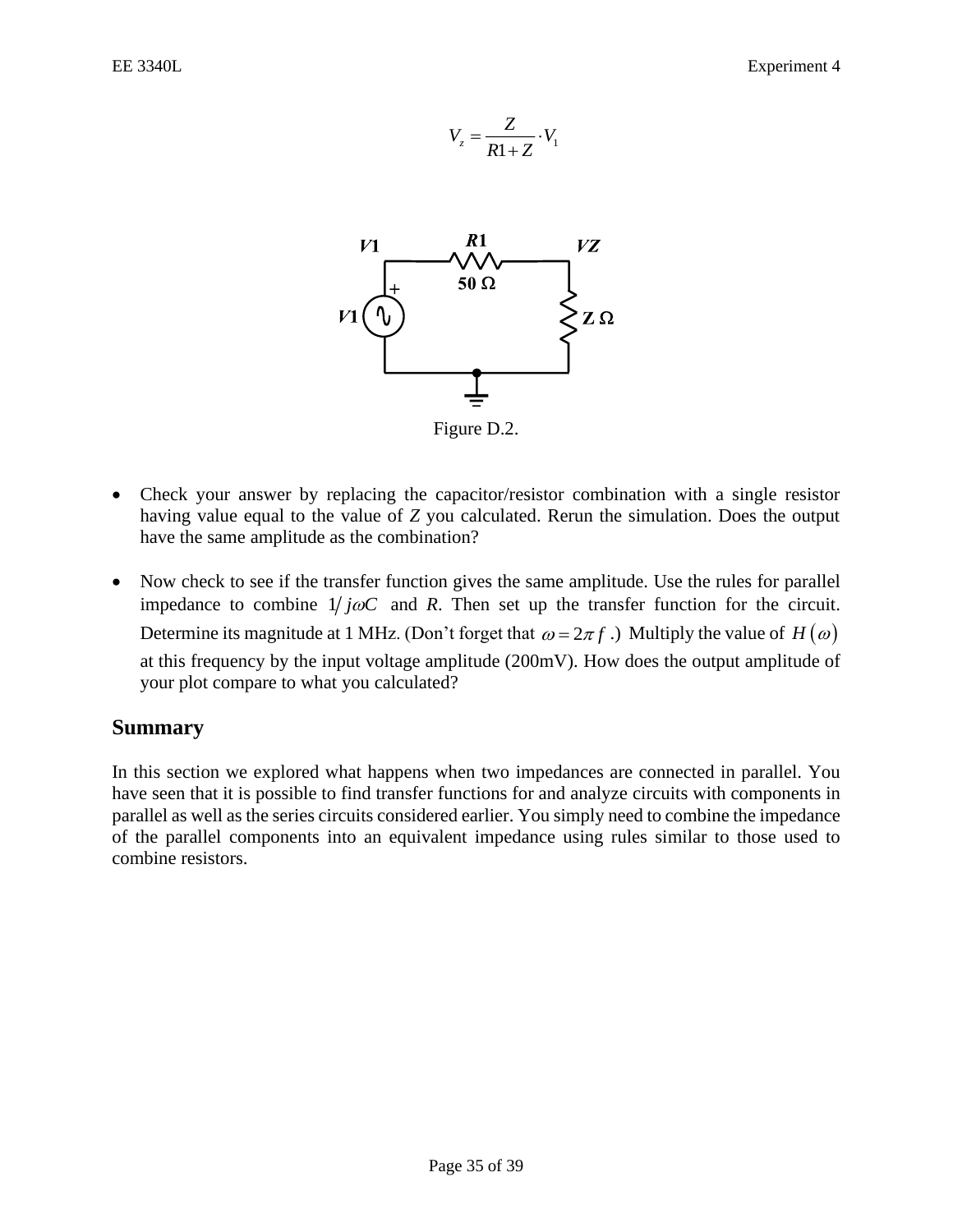# **What Should be in Your Report?**

The following should be included in your report for this experiment. Everything should be labeled and easy to find. Partial credit will be deducted for poor labeling or unclear presentation. ALL PLOTS SHOULD INDICATE WHICH TRACE CORRESPONDS TO WHICH SIGNAL AT WHICH POINT.

#### **Pre-Lab Exercises**

Fritzing or hand-drawn breadboard layout diagrams for all circuits that are to be analyzed using LTspice or physically built and characterized using your M2K board.

#### **Part A:** *RC* **and** *RL* **Circuits**

Include the following plots:

- 1. LTspice transient plot of *RC* circuit response (for Figure A.2).
- 2. LTspice AC sweep plot of the *RC* circuit voltage.
- 3. LTspice AC sweep plot of the *RC* circuit phase angle.
- 4. LTspice transient plot of *RL* circuit response (for Figure A.3).
- 5. LTspice AC sweep plot of the *RL* circuit current.
- 6. LTspice AC sweep plot of *RL* circuit phase angle.

Answer the following questions:

- 1. What is the amplitude and phase of the output of the *RC* circuit at 1 kHz?
- 2. In what frequency range is the amplitude of the output of the *RC* circuit about equal to the input amplitude? In what frequency range is the amplitude of the output about zero?
- 3. In what frequency range is the phase of the output of the *RC* circuit about equal to the input phase? In what frequency range is the phase of the output about -90°?
- 4. What is the amplitude and phase of the output of the *RL* circuit at 1 kHz?
- 5. In what frequency range is the amplitude of the output of the *RL* circuit about equal to the input amplitude? In what frequency range is the amplitude of the output about zero?
- 6. In what frequency range is the phase of the output of the *RL* circuit about equal to the input phase? In what frequency range is the phase of the output about +90°?

#### **Part B:** *RC* **and** *RL* **Transfer Functions and Filters**

Include the following plots:

- 1. LTspice plot of capacitor and resistor voltage sum adding to the input voltage at 1 kHz
- 2. LTspice plot of capacitor and resistor voltage sum adding to the input voltage at 10 Hz.
- 3. LTspice plot of capacitor and resistor voltage sum adding to the input voltage at 10 kHz.
- 4. LTspice plot of transfer function of *RC* circuit (Figure A.2) with corner frequency marked.
- 5. LTspice plot of transfer function of *RL* circuit (Figure A.3) with corner frequency marked.
- 6. Scopy picture of *RC* circuit at 1 kHz.
- 7. Scopy picture of *RC* circuit at the corner frequency.

Answer the following questions: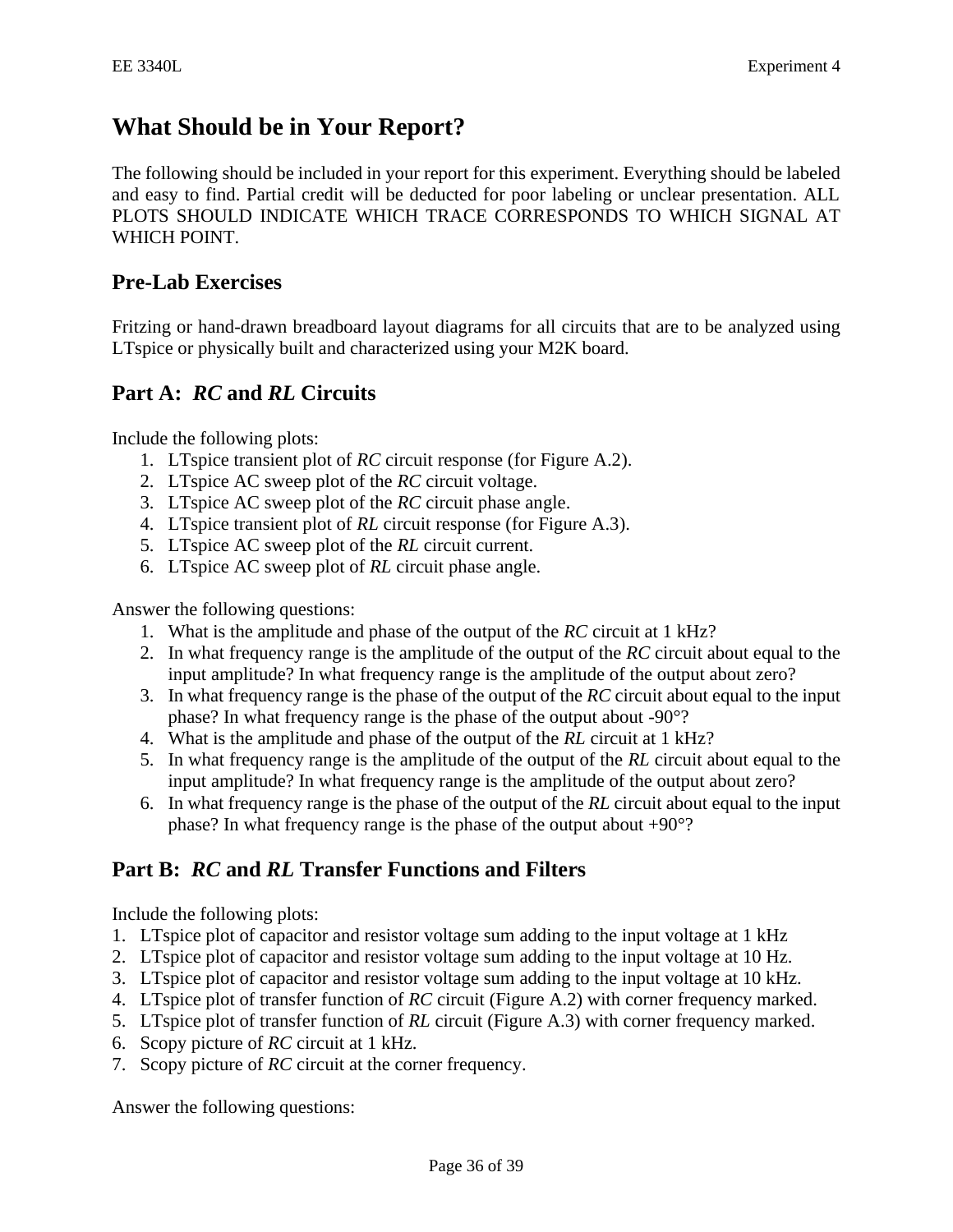- 1. Write out the mathematical expressions for the output voltage of the capacitor for the first *RC* circuit case you considered (plot 1). Write it in the form  $v(t) = A \sin(\omega t + \phi)$ .
- 2. What kind of filter is the *RC* circuit?
- 3. At what frequency did you find the corner on the LTspice plot of the transfer function of the *RC* circuit? What frequency did you calculate using  $f = 1/(2\pi RC)$ ? How do the two compare?
- 4. Find the transfer function of the *RC* circuit in terms of R, C and jω. Take the limit of this function at very low and very high frequencies. Show that these results are consistent with the LTspice plot of the transfer function.
- 5. What kind of filter is the *RL* circuit (Figure A.3)?
- 6. Derive the equation for the corner frequency of the *RL* circuit.
- 7. At what frequency did you find the corner on the LTspice plot of the transfer function of the *RL* circuit? What frequency did you calculate using the equation you derived in the previous question? How do the two compare?
- 8. At what frequencies did the output of the *RC* circuit you built look roughly the same as the input? At what frequencies did the output disappear into the noise?

# **Part C:** *RLC* **Transfer Functions and Filters**

Include the following plots:

- 1. LTspice plot of the transfer function of the *RLC* circuit in Figure C.3 (magnitude and phase), with three resonant frequency values marked [LTspice value, calculated value, experimental value] (original component values).
- 2. LTspice plot of the transfer function of the *RLC* circuit in Figure C.3 (magnitude and phase), with the resonant frequency marked (real component values). Also put the 5 experimental points on this plot.

Answer the following questions:

- 1. Why is it necessary to plot the phase angle and the magnitude of the transfer function separately, rather than on the same plot?
- 2. For each of the *RLC* circuits in Figure C.1 indicate what type of filter the circuit is (high-pass, low-pass, band-reject, or band-pass filter) and explain why each is the filter it is. [Filter (f) is discussed in the Background section for part C.] Recall that a capacitor can be modeled as an open circuit at low frequencies and a short circuit at high frequencies. Also, recall that an inductor can be modeled as a short circuit at low frequencies and an open circuit at high frequencies. Redraw the circuits at low and high frequencies and consider the value of the output between C and D for each case. You can check your answers in LTspice if you want.
- 3. What is the phase shift between the output and input of plot 1 above at low and high frequencies? Does the phase shift change when you adjust the values of the components to create plot 2? Why or why not?
- 4. Determine the resonant frequency of the *RLC* circuit you analyzed with LTspice. (This occurs at the extreme point.) Calculate the resonant frequency with the equation  $f = 1/(2\pi\sqrt{LC})$ .

How similar are they? What factors do you think account for the discrepancy?

5. Why do you suppose it is that, in practice, we generally use filters designed with capacitors and not inductors?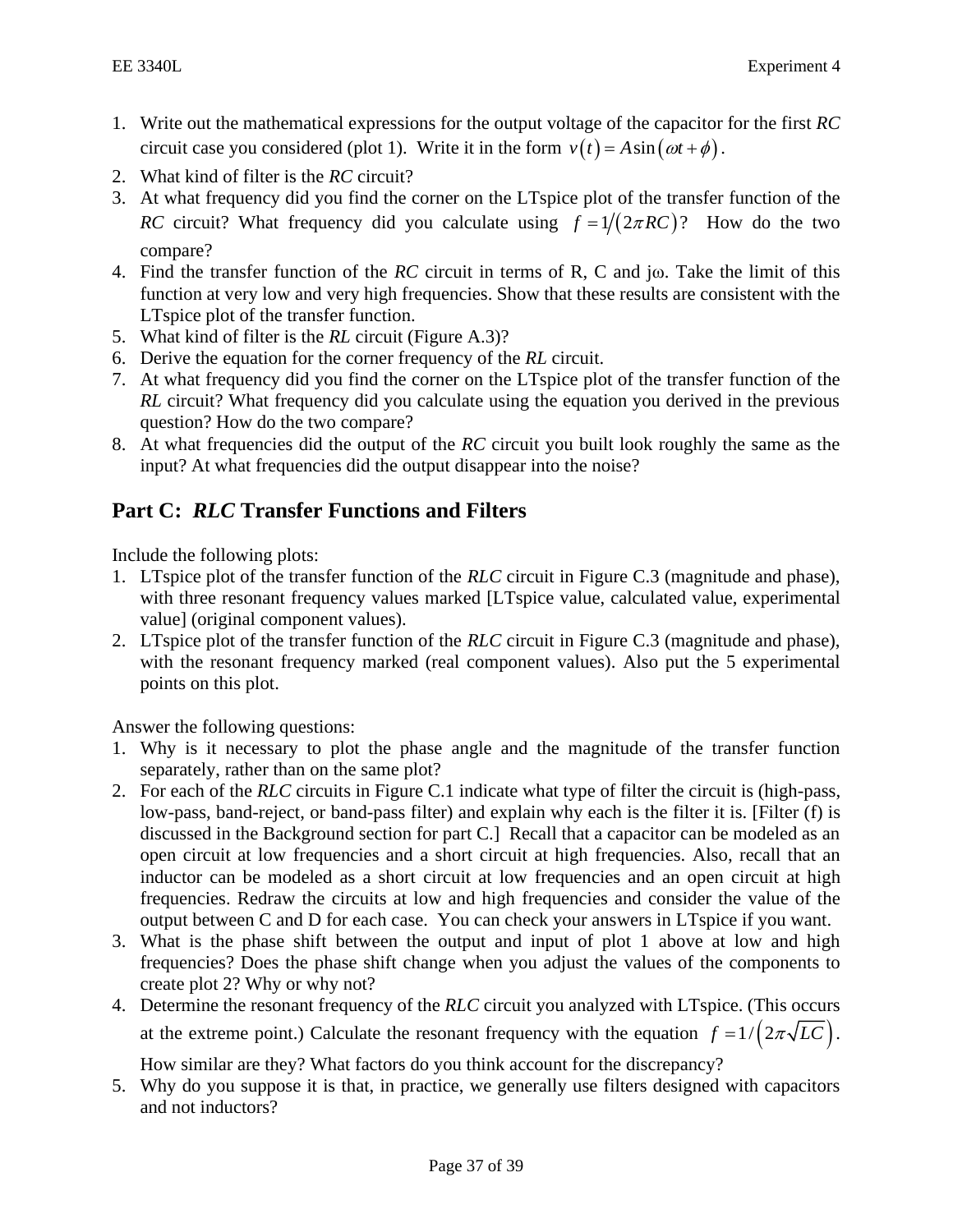# **Part D: Equivalent Impedance**

Include the following plot:

1. LTspice AC Sweep plot from the circuit in Figure D.1 with the 5% point marked with the cursor.

Answer the following questions:

- 1. When the capacitor is added, for what range of frequencies does the capacitor change the voltage across R2 by less than 5%?
- 2. What is the amplitude of the output of the parallel *RC* circuit? What is the value you calculated for the equivalent impedance  $(Z_{eq})$  of the parallel combination at 1 MHz?
- 3. Find the transfer function for the parallel *RC* circuit. Determine the magnitude of the transfer function at 1 MHz. Calculate the amplitude of the output voltage for this circuit at 1 MHz? How well does it agree with the output amplitude you found using LTspice?